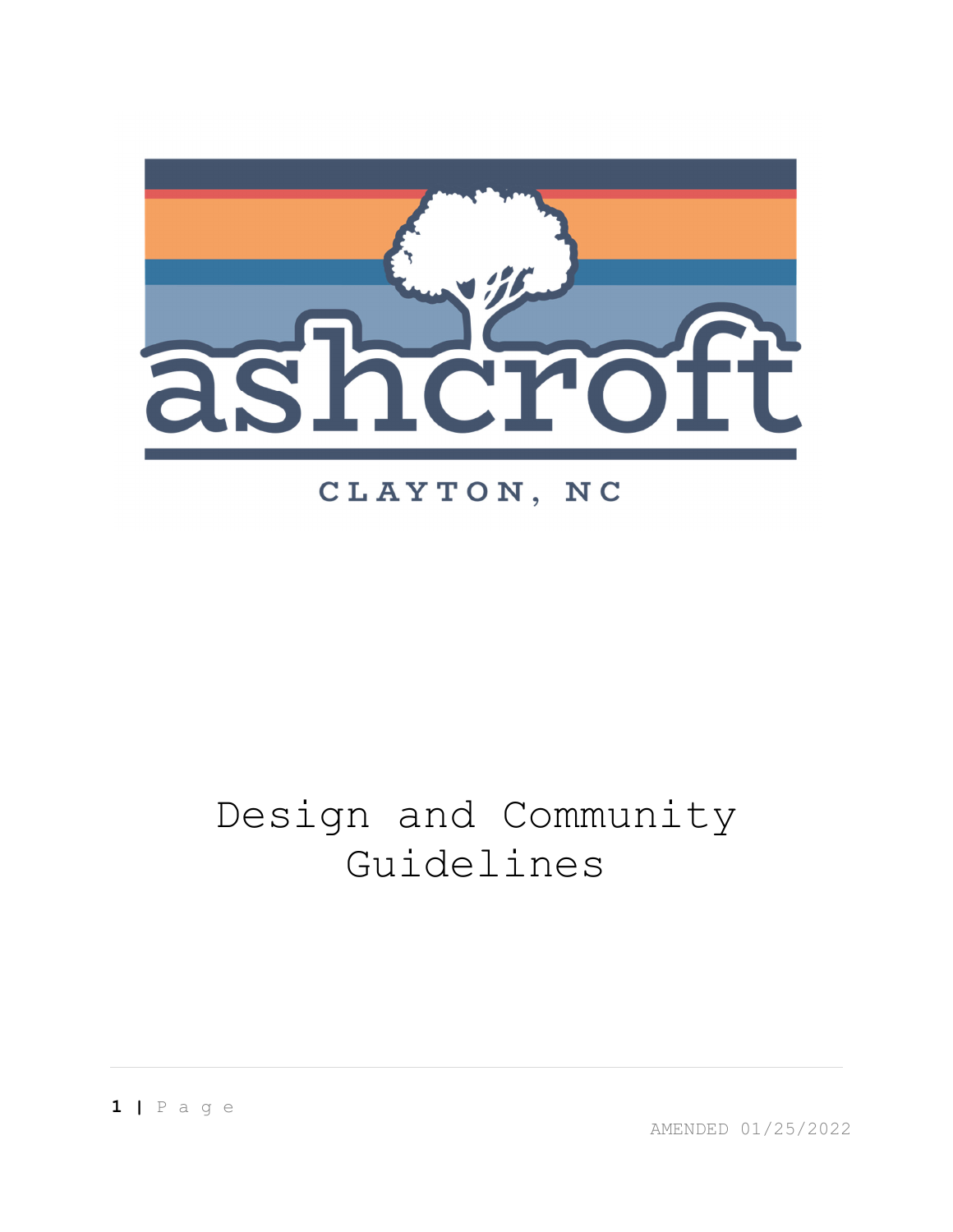#### **TABLE OF CONTENTS**

| Guideline Description               | Page Number |
|-------------------------------------|-------------|
| Amenities                           | 3           |
| Trampoline or Basketball Goal       | 4           |
| Deck Building                       | 6           |
| Decorative Flag                     | 7           |
| Estate Sale                         | 8           |
| Landscaping and Architecture Change | 9           |
| Lawn Care and Landscaping           | 10          |
| Parking                             | 11          |
| Satellite Dish                      | 12          |
| Screened-In Porch                   | 14          |
| Signage                             | 15          |
| Single Family Fence                 | 18          |
| Single Family Utility Building      | 20          |
| Swing Set                           | 21          |
| Townhome Privacy Partition          | 22          |
| Townhome Fence                      | 23          |
| Trash Container                     | 24          |
| Yard Sale                           | 25          |
| Solar Panels                        | 26          |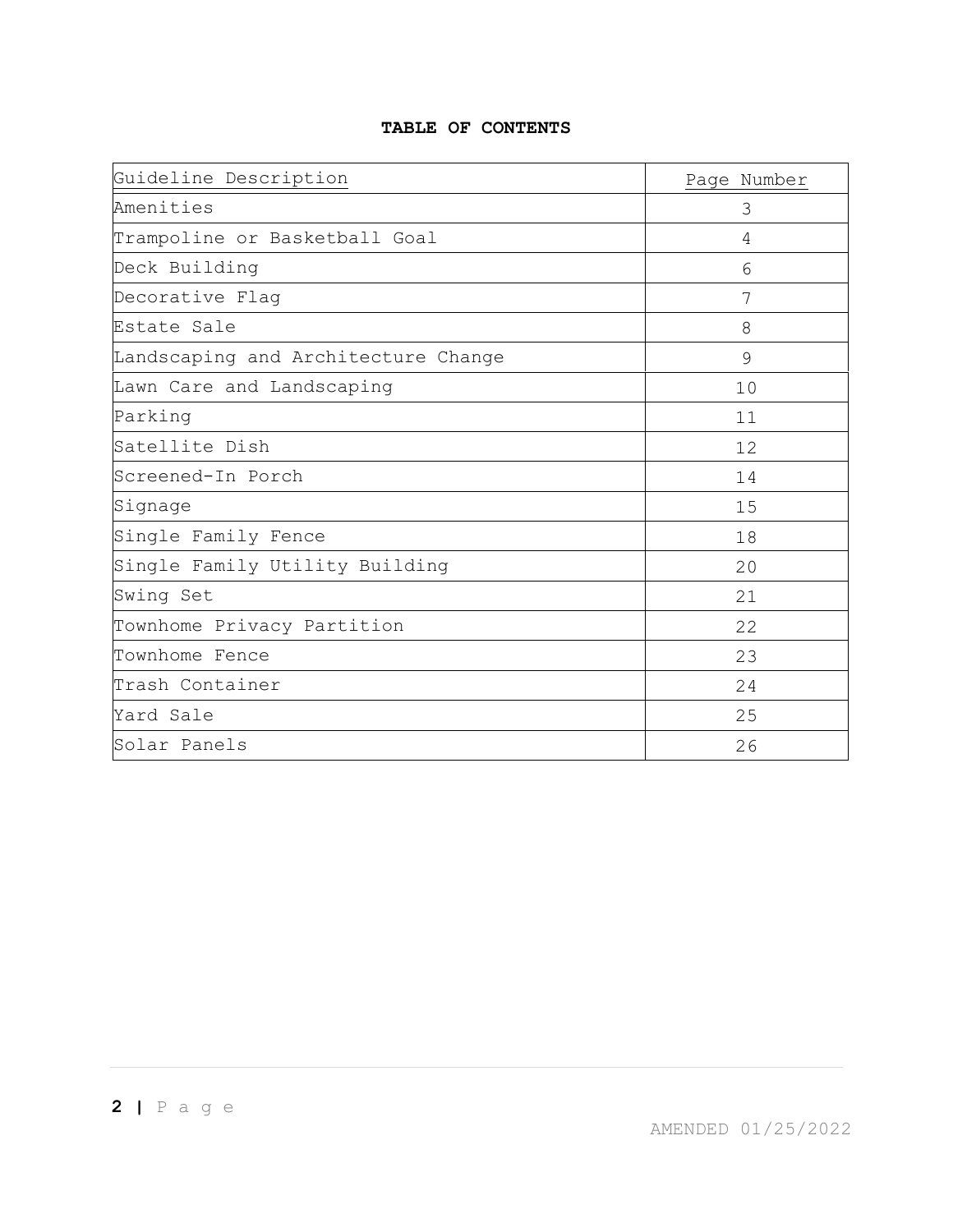#### **AMENITIES GUIDELINES**

- 1. Residents or their guests using any amenity including but not limited to any playground, walking trail, park, lake, etc. - or common area owned by the community association must abide by the following rules as well as any additional rules posted at the amenity or common area:
- a. All amenities and common area may be used by residents or their guests at their own risk;
- b. Amenities and common area may be used from 7:00 a.m. until dusk;
- c. Playground equipment is reserved for children 12 years and younger;
- d. Vandalism, defacement, or destruction of any part of the amenity or common area is prohibited;
- e. Children 8 years old and younger must be accompanied by a parent or guardian at all times when using any amenity or common area;
- f. Rough play as well as foul and abusive language while using any amenity or common area is prohibited; and
- g. Failure of any resident or their quests to comply with these guidelines, any other rules of the community, or any requirements of the covenants for the community may result in the privilege of using the amenities.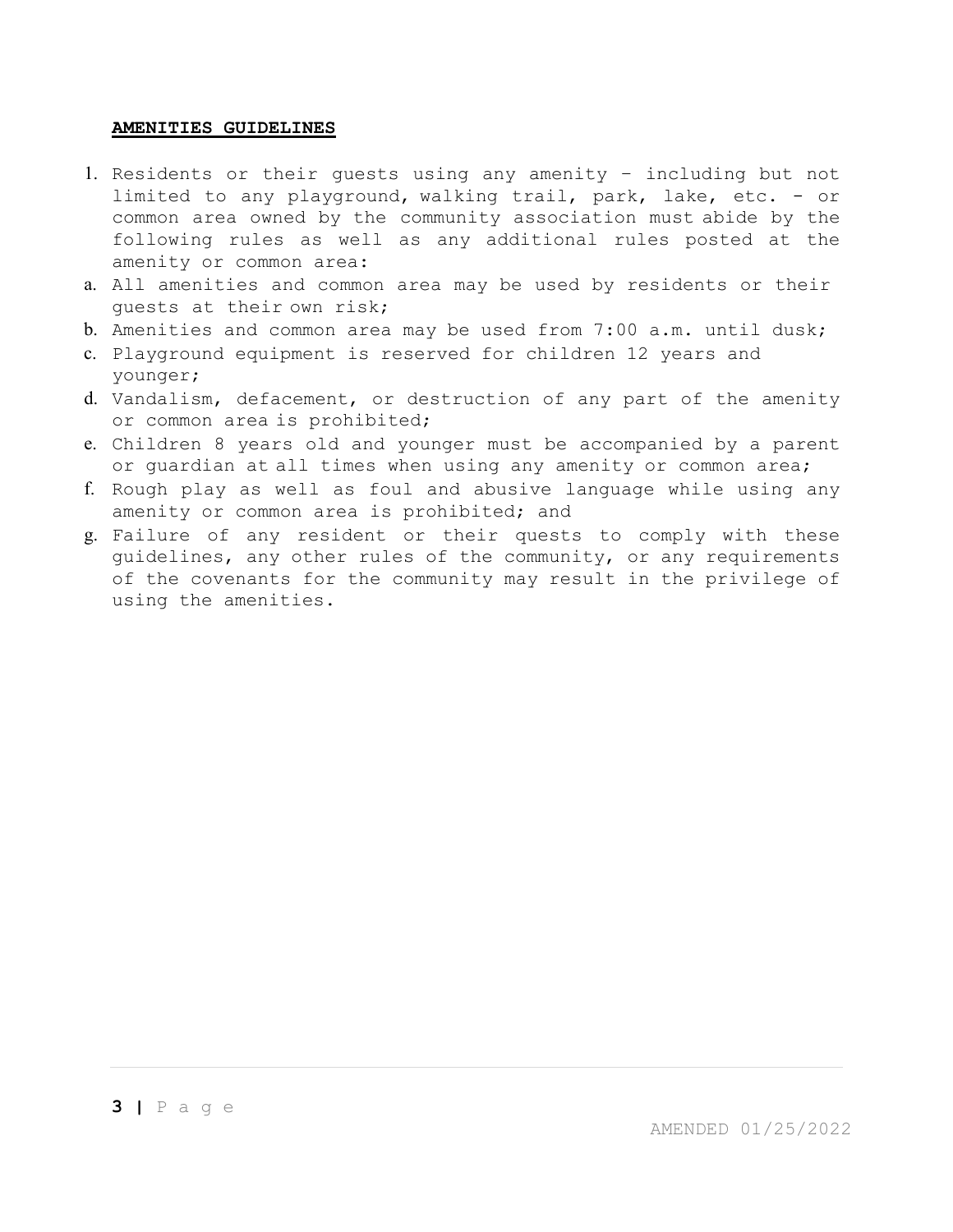#### **TRAMPOLINE & BASKETBALL GOAL GUIDELINES**

- 1. The Architectural Reviewer or the Board of Directors must approve in writing the style, color and location of all trampolines and basketball goals prior to installation.
- 2. Residents seeking to install a trampoline or basketball goal may initiate the approval process by completing an Architectural Review (AR) form.
- 3. Notwithstanding the fact that all trampolines and basketball goal styles, colors and locations must be pre-approved:
- a. A plot survey of the property showing where the trampoline or basketball goal will be located must be submitted with the request to approve the trampoline or basketball goal;
- b. The area proposed for the trampoline or basketball goal must be large enough to assure that no other property will be unduly impacted by the use of the trampoline or basketball goal and, in order to help satisfy this requirement, adjoining property owners on both sides must consent in writing to the installation of the trampoline or basketball goal;
- c. The owner of the trampoline or basketball goal is responsible for any physical damage to any other property caused by the trampoline or basketball goal, and physical damage to other property can lead to the removal of the trampoline or basketball goal at the owner's expense;
- d. No trampoline or basketball goal can be installed adjacent to the street, and basketball games cannot take place in the street;
- e. If not in use and not in its approved location, portable basketball goals must be stored in an area not visible from any adjacent street;
- f. Every trampoline or basketball goal must be professionally constructed, painted, and maintained by the owner, and, if damaged, bent or rusted, the owner must repair the trampoline or basketball goal immediately;
- g. The property owner is responsible for insuring that people using the trampoline or basketball goal behave in such a manner that all neighbors are not disturbed by the use of the trampoline or basketball goal, including but not limited to disturbances caused by loud noises from screaming and music;
- h. The property owner must acknowledge the fact that the guidelines may be amended and agrees to maintain the trampoline or basketball goal in accordance with any amendment to these guidelines as adopted by Board of Directors; and
- i. The property owner must acknowledge that permission to install a

**4 |** P a g e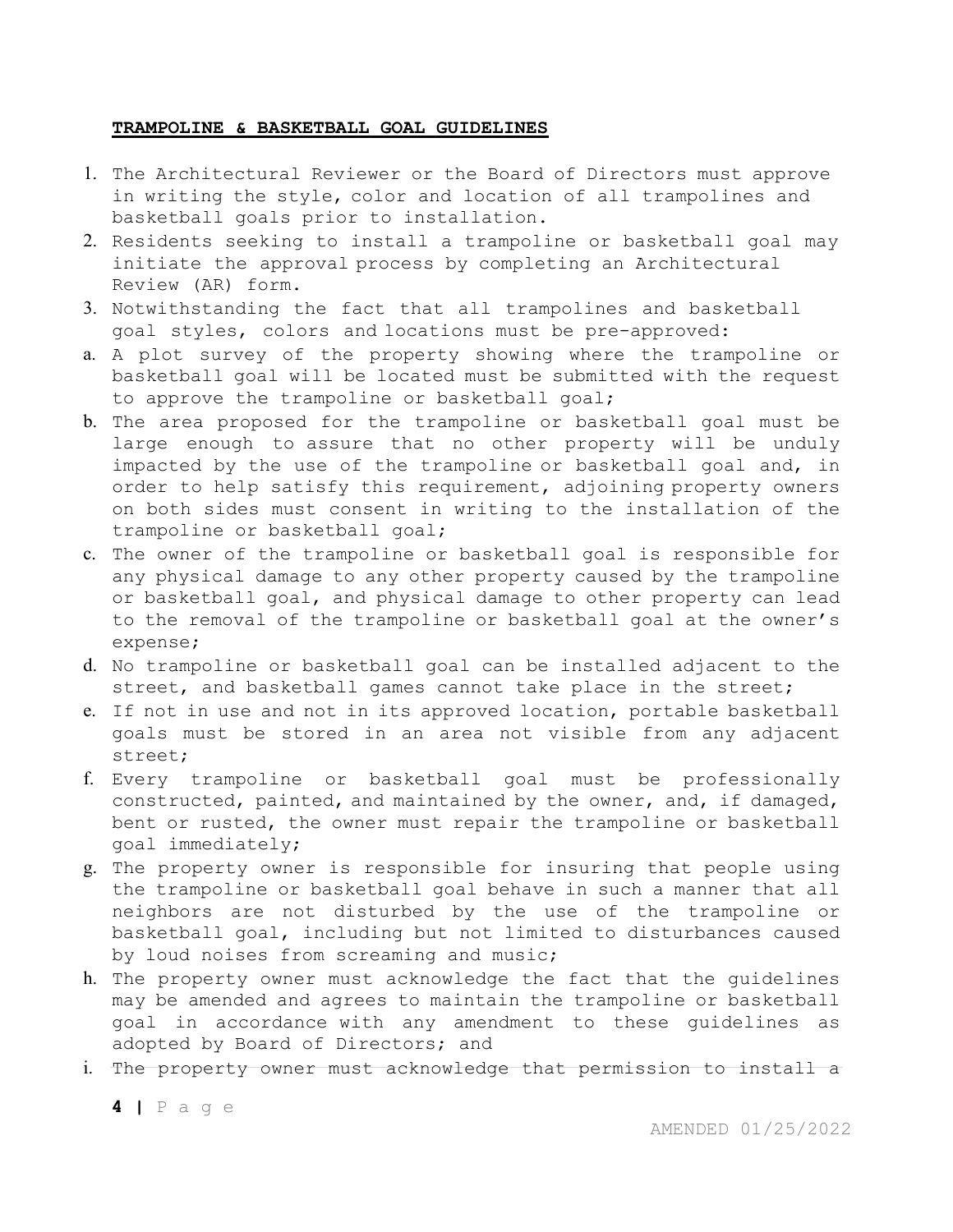trampoline or basketball goal is merely a "temporary" privilege granted to the owner which can be revoked at any time, with or without cause, by the Board of Directors.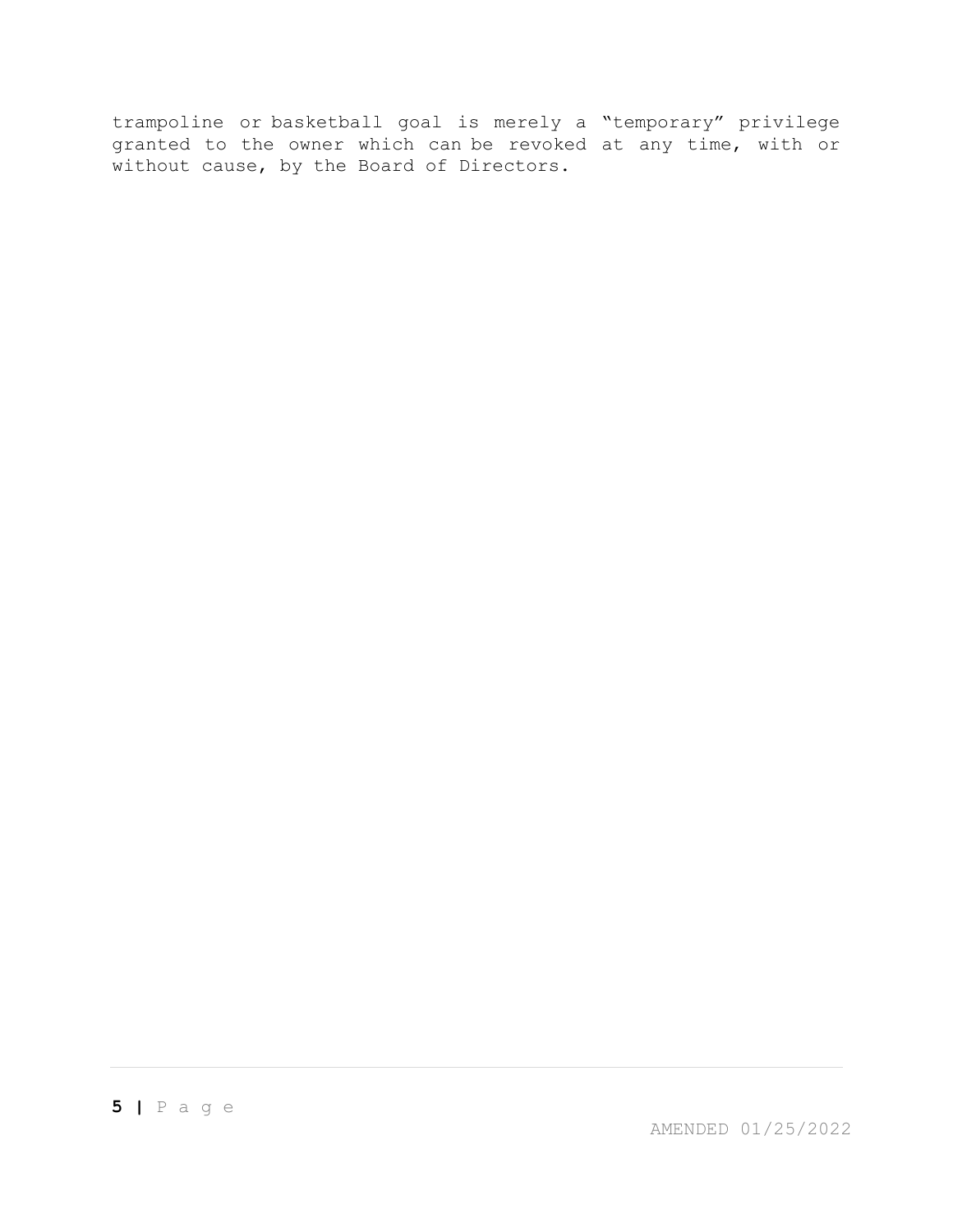#### **DECK BUILDING GUIDELINES**

- 1. The Architectural Reviewer or the Board of Directors must approve in writing all deck designs, colors and location prior to installation.
- 2. Residents seeking to install a deck may initiate the approval process by completing an Architectural Review (AR) form.
- 3. Notwithstanding the fact that all deck designs, colors and locations must be preapproved:
- a. The dimensions, elevation and sketch of the deck as well as a plot survey of the property showing where the deck and landscaping around the deck will be located must be submitted with the request to approve the deck;
- b. The resident is responsible for complying with all applicable laws relating to construction of the deck and must obtain all appropriate permits prior to construction of the deck;
- c. The request to approve the deck must include an anticipated completion date, and if approved, the deck must be completed by that anticipated date; and
- d. Decks may be constructed from pressure treated lumber or vinyl composite materials only, and the bottom of the deck must be enclosed with lattice.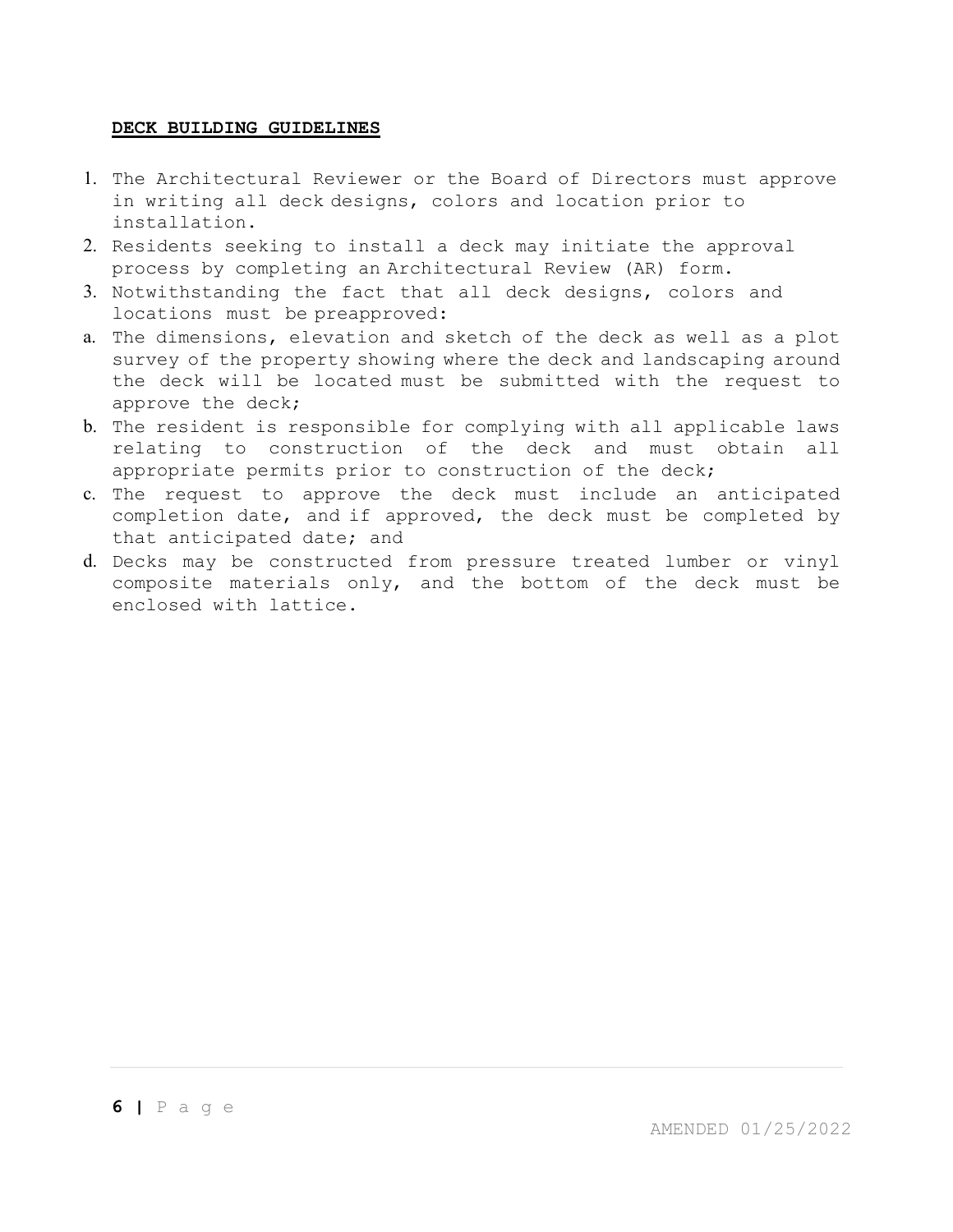#### **DECORATIVE FLAG GUIDELINES**

- 1. Each residence may display no more than three flags; provided, however:
	- a. Each residence may display no more than two large flags not exceeding 3' by 5' each, which large flags must be mounted with an appropriate flag holder to the front and/or the rear of the house; however, if a resident displays two large flags, the resident must display one in the front and one in the back of the house;
	- b. Each residence may display no more than one small decorative flag not exceeding 12" by 15", which small flag must be mounted with an appropriate flag holder; however, the small decorative flag and flag holder must be less than 2 feet tall;
	- c. Flags must be an American flag, reflect the season (e.g., Spring, Summer, Fall, Christmas, Easter, Thanksgiving, etc.), show support for a school or professional club or team, or have a golf theme; provided, however, special occasion flags such as birthdays or the birth of a baby may be displayed for a period not exceeding two weeks; and
	- d. In the sole discretion of either the Board of Directors, the Architectural Reviewer or their agent, flags deemed to be in poor taste or condition may not be displayed and must be removed immediately.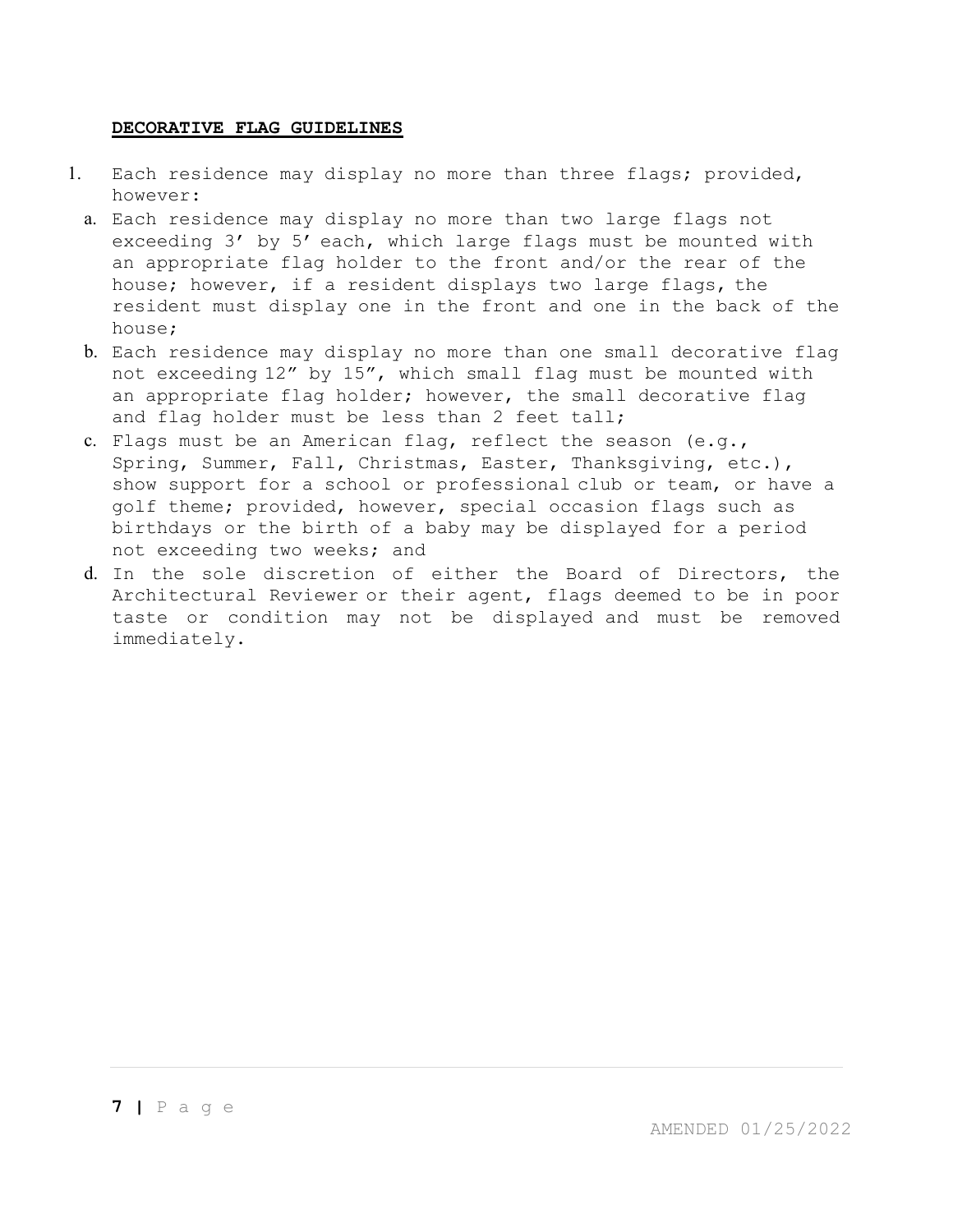#### **ESTATE SALE GUIDELINES**

- 1. The Management Company of the Association must approve in writing all estate sales at least two weeks prior to the estate sale and requests to approve estate sales must be submitted to the Management Company at least three weeks prior to the estate sale.
- 2. Notwithstanding the fact that all estate sales must be preapproved:
- a Only one small sign advertising the estate sale may be placed on the front lawn of the property owner on the day of the sale;
- b Estate sales may only run for one day between 8:00 a.m. and 5:00 p.m.
- c With an estate sale, no sale items may be placed outside of the home and the garage door should be closed at all times during the estate sale; and
- d No resident may conduct more than one estate sale every 5 years.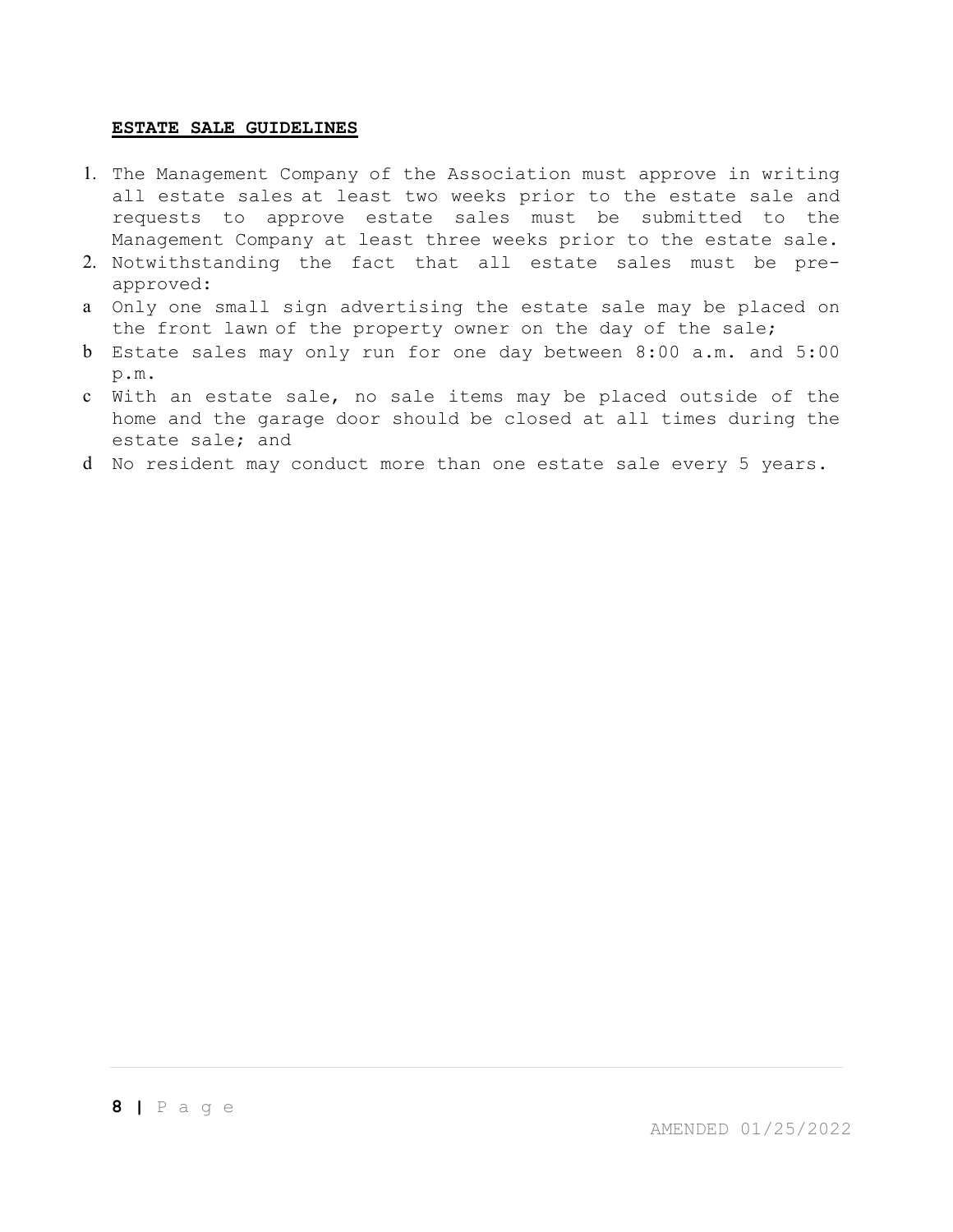#### **LANDSCAPING AND ARCHITECTURE CHANGE GUIDELINES**

- 1. The Architectural Reviewer or the Board of Directors must approve in writing the designs, colors and location of all architectural and significant landscaping changes prior to construction, amendment or installation.
- 2. Residents seeking to make architectural or significant landscaping changes may initiate the approval process by completing an Architectural Review (AR) form.
- 3. Notwithstanding the fact that all architectural or significant landscaping changes must be pre-approved, and:
- a. Proposed architectural or landscaping site plans with property boundary, footprints of permanent structures, and locations and identifications of every hardwood tree with a diameter of 8" or more and at a height of 3'above grade must be submitted in duplicate along with an Architectural Review (AR) form on 24" x 36" plan sheets;
- b. Proposed architectural or landscaping site plans must contain the project location, owner's name, a North arrow, drawing scale, sheet number, and date;
- c. Proposed landscaping site plans must contain locations of proposed and existing plants, with plants drawn at mature size as well as irrigation plans if irrigation will be installed;
- d. Proposed architectural or landscaping site plans must contain construction details for all structural elements; i.e., retaining walls, pools, decks, etc.; and
- e. The resident is responsible for complying with all applicable laws relating to any construction and must obtain all appropriate permits prior to any construction.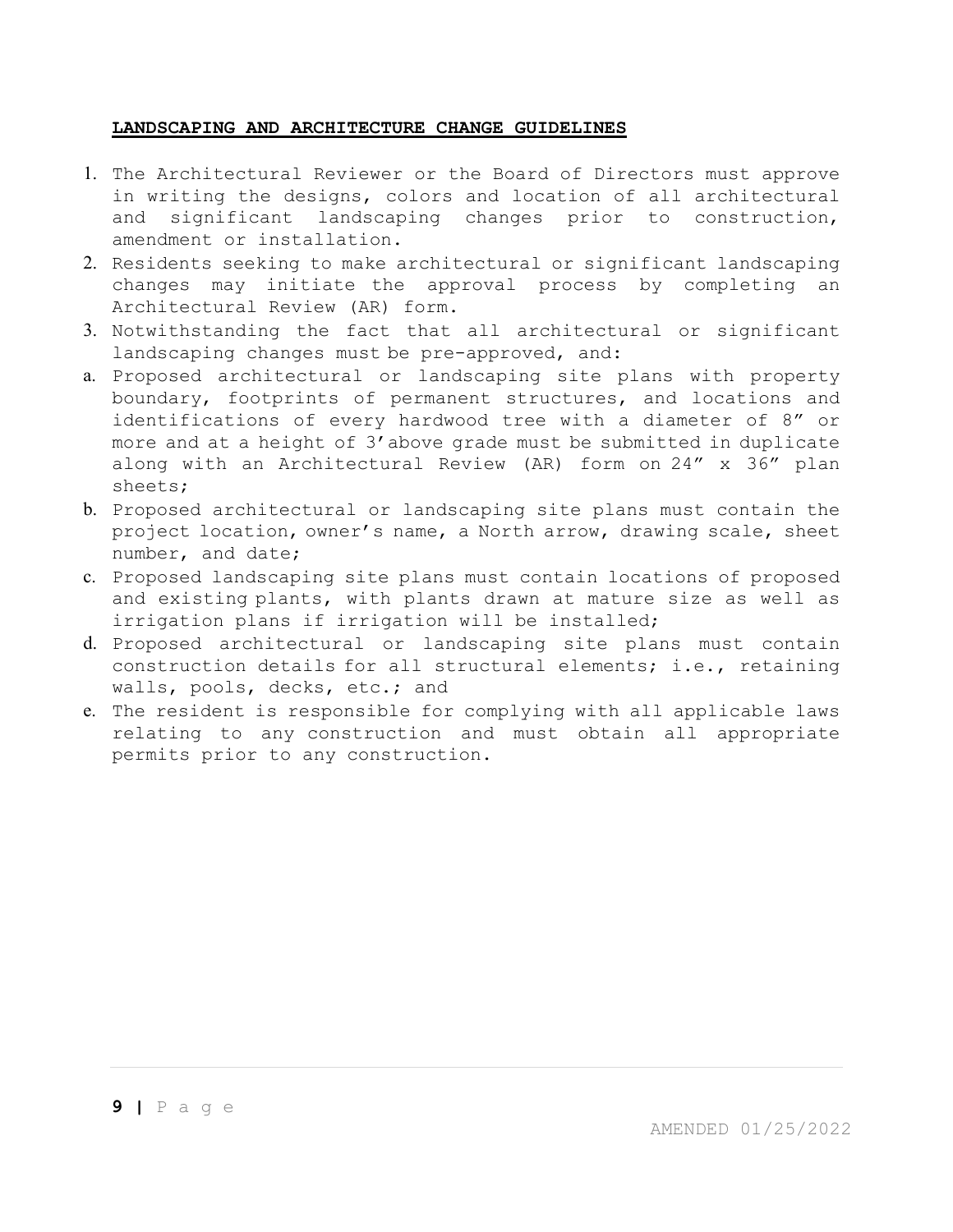#### **LAWN CARE AND LANDSCAPING GUIDELINES**

All residents must maintain the following minimum lawn care and landscaping standards regardless of whether the home is owned or rented:

- 1. All residents must mow their lawn grass on a regular basis during the active growing seasons and "as frequently as needed" during the remainder of the year to maintain a neat and tidy appearance;
- 2. All residents must regularly trim and/or prune plants and shrubbery along sidewalks, walking paths, driveways, walkways, fences, plant screenings and landscaping beds "as frequently as needed" to maintain a neat and tidy appearance;
- 3. All residents must remove dead plant materials promptly and replant the same at appropriate times of year;
- 4. All residents must clear sidewalks or walking paths of any branches or limbs extending into these walking spaces;
- 5. All residents must seed or reseed bare spots in lawn grass, and reseed the lawn as reasonably necessary during the appropriate times of year to maintain the aesthetics and overall health of their lawn;
- 6. All residents must fertilize lawn grass and landscaping plants on a regular basis throughout the year to promote growth, retention of color and prevention of diseases; and
- 7. All residents must clear sidewalks and walking paths of any stones, rocks, mulch, or decorative items which may cause unsafe conditions in these open spaces.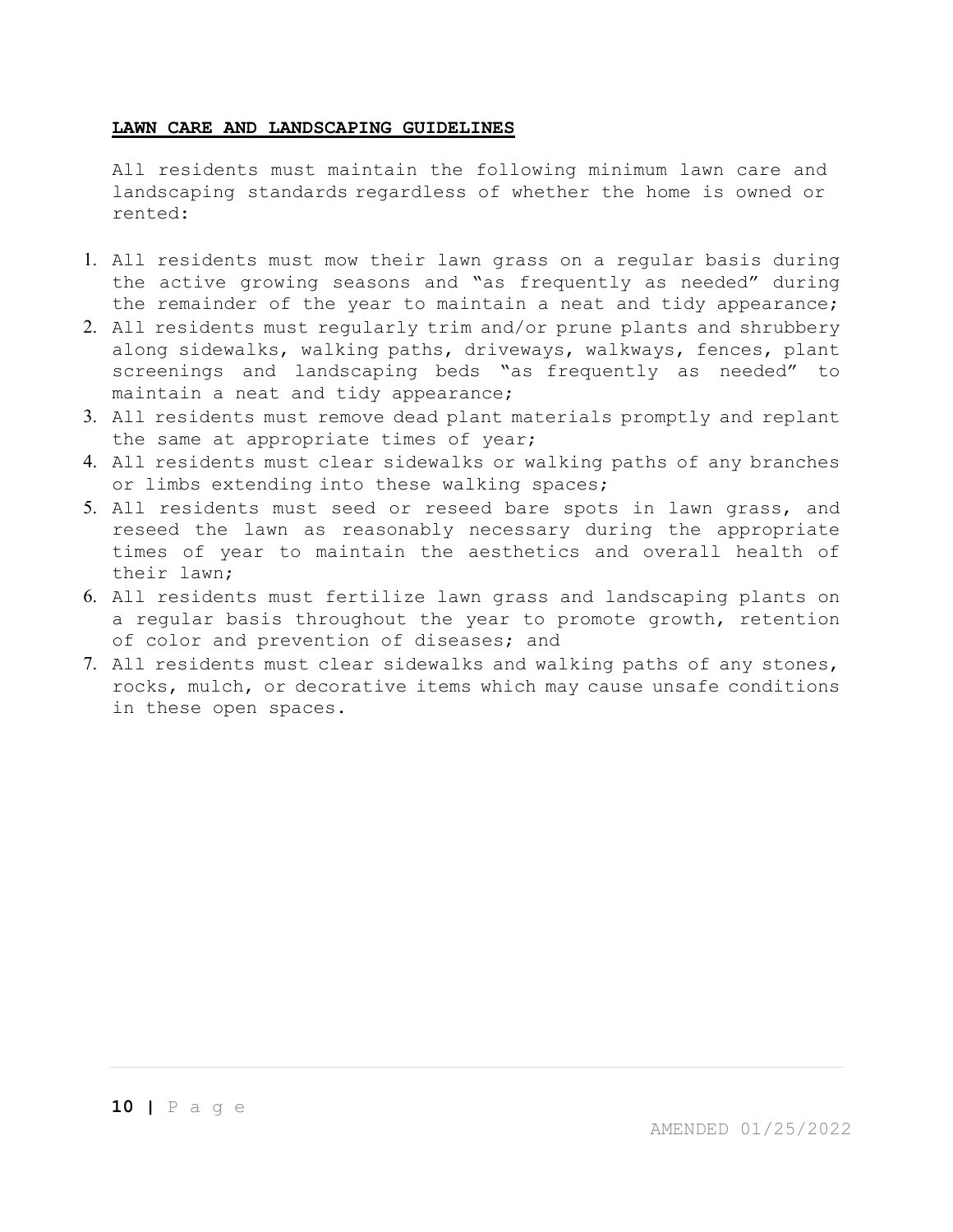#### **PARKING**

Residents or their guests must abide by the following parking rules:

- 1. Residents must park their vehicles in the garages or in the driveways, if any, serving the units where the resident lives;
- 2. Guests of a resident may park their vehicles on the street provided that the resident and the guest have:
- a. utilized all available parking spaces in the garage or driveway serving the unit where the resident lives; and
- b. otherwise used reasonable efforts to park the vehicles owned by guests of that resident in the garage or driveway of that resident;
- 3. All residents and guests must abide by all other parking rules established under the covenants;
- 4. All residents and guests must abide by any temporary parking rules established by the Board of Directors;
- 5. All residents and guests must abide by all applicable traffic and parking rules established in accordance with the law;
- 6. When parking a vehicle for the purpose of utilizing an amenity owned by the Association, all residents and guests must use marked parking spaces only; and
- 7. Parking of commercial vehicles anywhere within the Properties other than in enclosed garages is prohibited. Lettering on the door(s) or side(s) of a vehicle does not automatically determine if a vehicle is commercial. Commercial vehicles include, but are not limited to, vehicles with commercial attachments like servicing buckets, cranes, roof/bed racks for ladders, pipes, etc.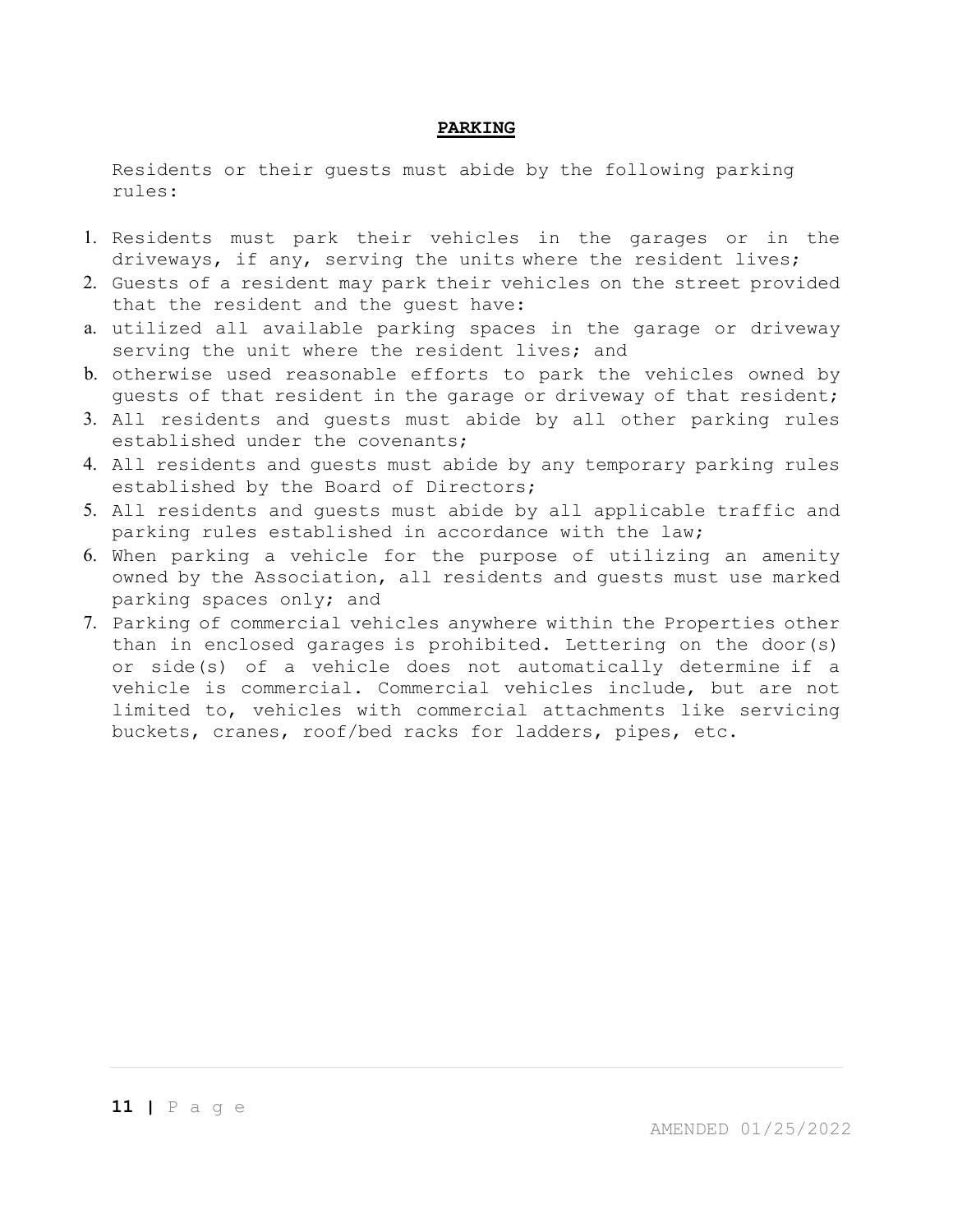#### **SATELLITE DISH AND ANTENNA GUIDELINES**

- 1. No satellite dish shall be installed which exceeds 40" in diameter.
- 2. Except for the following two types of antennas, no antenna shall be installed:
- a. Antennas designed to receive video programming services via broadband radio service (wireless cable) or to receive or transmit fixed wireless signals other than via satellite may be installed provided that:
- i the antenna does not exceed one meter in diameter or diagonal measurement;
- ii the mast for that antenna is no higher than 12' above the roofline of the house; and
- iii the height of the mast for that antenna is necessary to receive or transmit an acceptable quality signal (e.g., maintain line-of-sight contact with the transmitter or view the satellite) and such necessity is confirmed in writing by a professional installer to the Board of Directors; and
- b. Antennas designed to receive local television broadcast signals provided that the mast for that antenna is no higher than 12' above the roofline of the house.
- 3. A satellite dish or antenna otherwise permissible under these guidelines may be installed without the written approval of the Architectural Reviewer or Board of Directors provided that such satellite dish or antenna is installed on the roof of the house and is invisible from any adjacent street.
- 4. No more than one satellite dish or antenna may be installed unless more than one satellite dish or antenna is necessary to receive the desired service(s), the basis for the necessity of multiple satellite dishes or antennas is confirmed in writing to the Board of Directors, and one or more satellite dishes or antennas are removed as soon as the applicable service(s) are terminated.
- 5. Residents seeking to install a satellite dish or antenna either at some location other than the roof of the house and/or visible from an adjacent street but otherwise permissible under these guidelines may initiate the approval process by completing an Architectural Review (AR) form.
- 6. Residents seeking to install a satellite dish or antenna either at some location other than the roof of the house and/or visible from an adjacent street but otherwise permissible under these guidelines must initiate the approval process within 24 hours after ordering the installation of a satellite dish or antenna.
- 7. Any resident who contends that these guidelines unreasonably delay

**12 |** P a g e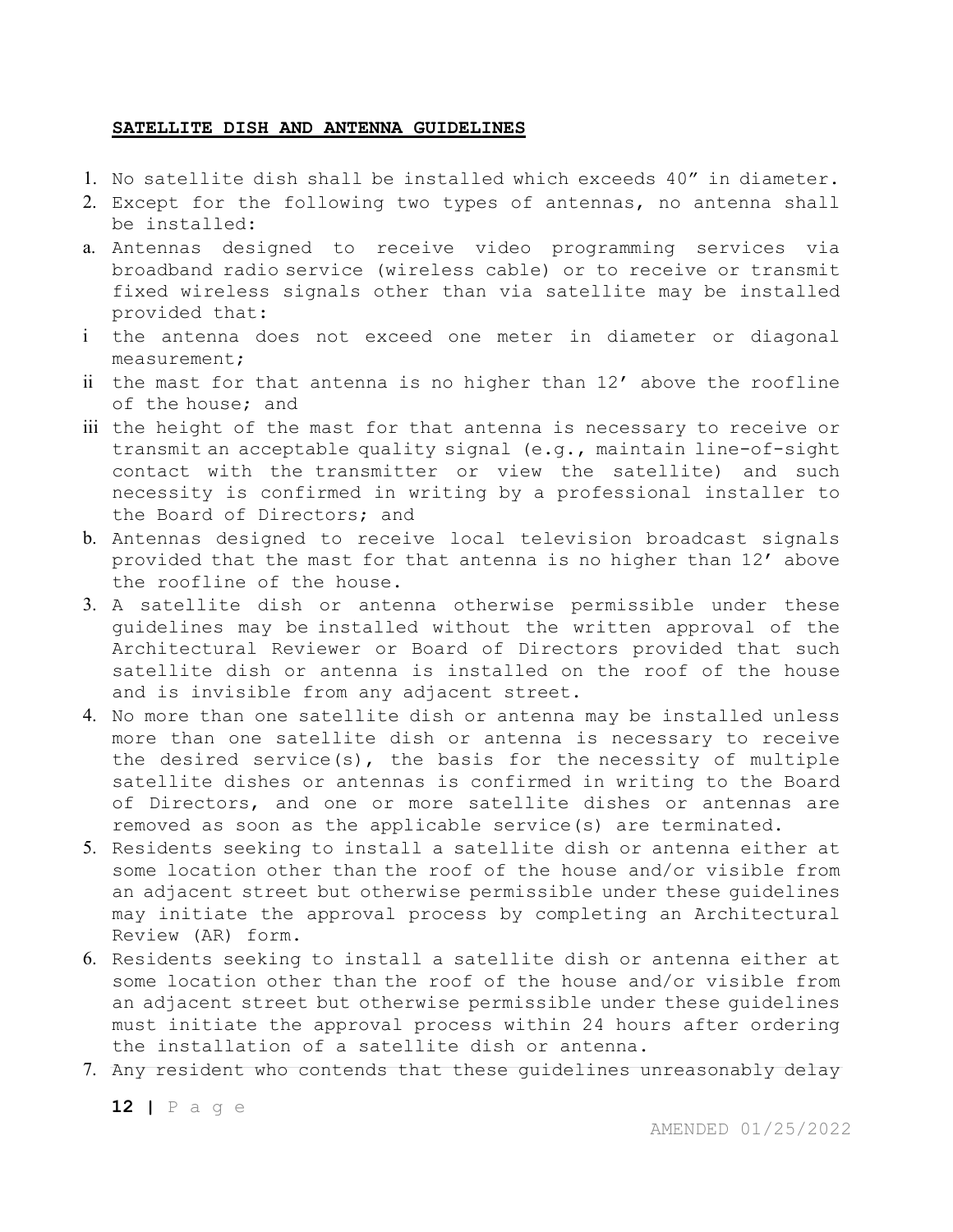or prevent use of, unreasonably increase the cost of, or preclude a person from receiving or transmitting an acceptable quality signal from a satellite dish or antenna shall immediately set forth the basis for their contentions to the Board of Directors in writing.

- 8. With regard to satellite dishes or antennas which a resident seeks to install at some location other than the roof of the house and/or visible from an adjacent street:
- a. Such satellite dishes or antennas must be screened with lattice or landscaping and installed in the location on the resident's property least visible from any

adjacent street necessary to receive or transmit an acceptable quality signal (e.g., maintain line-of-sight contact with the transmitter or view the satellite), and the appropriateness of such location over other less visible locations on the property (including but not limited to the rear roof of the house) must be confirmed in writing by a professional installer to the Board of Directors; and

b. Requests to approve the location of a satellite dish or antenna must include a plot survey of the property showing where the satellite dish or antenna will be located as well as a specific description of the type of screening proposed for the satellite dish or antenna.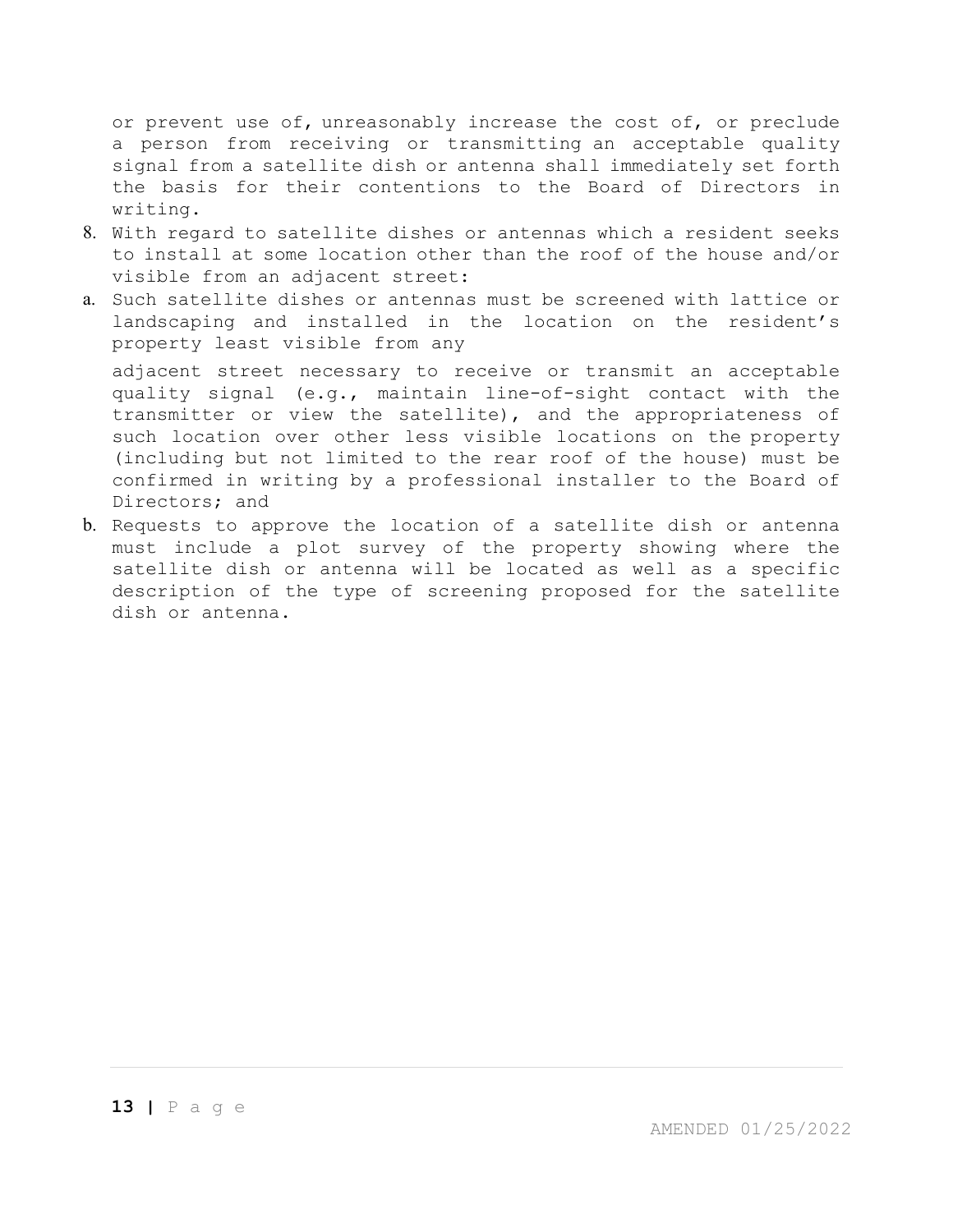#### **SCREENED-IN PORCH GUIDELINES**

- 1. The Architectural Reviewer or the Board of Directors must approve in writing all screened-in porch designs, colors and location prior to installation.
- 2. Residents seeking to install a screened-in porch may initiate the approval process by completing an Architectural Review (AR) form.
- 3. Notwithstanding the fact that all screened-in porch designs, colors and locations must be pre-approved:
- a. The dimensions, elevation and sketch of the screened-in porch as well as a plot survey of the property showing where the screenedin porch and landscaping around the screened-in porch will be located must be submitted with the request to approve the screenedin porch;
- b. The resident is responsible for complying with all applicable laws relating to construction of the screened-in porch and must obtain all appropriate permits prior to construction of the screened-in porch;
- c. The only approved construction material for a screened-in porch is pressure treated lumber, composite materials and approved vinyl materials. If constructing on a deck, lattice must be used under the deck; any lattice used must be  $6'$  x  $6'$  or  $4'$  x  $4'$ ;
- d. If painted, the screened-in porch must match the trim or lightest color of the house; and
- e. Roof material for any screened-in porch must match the roof material for the house.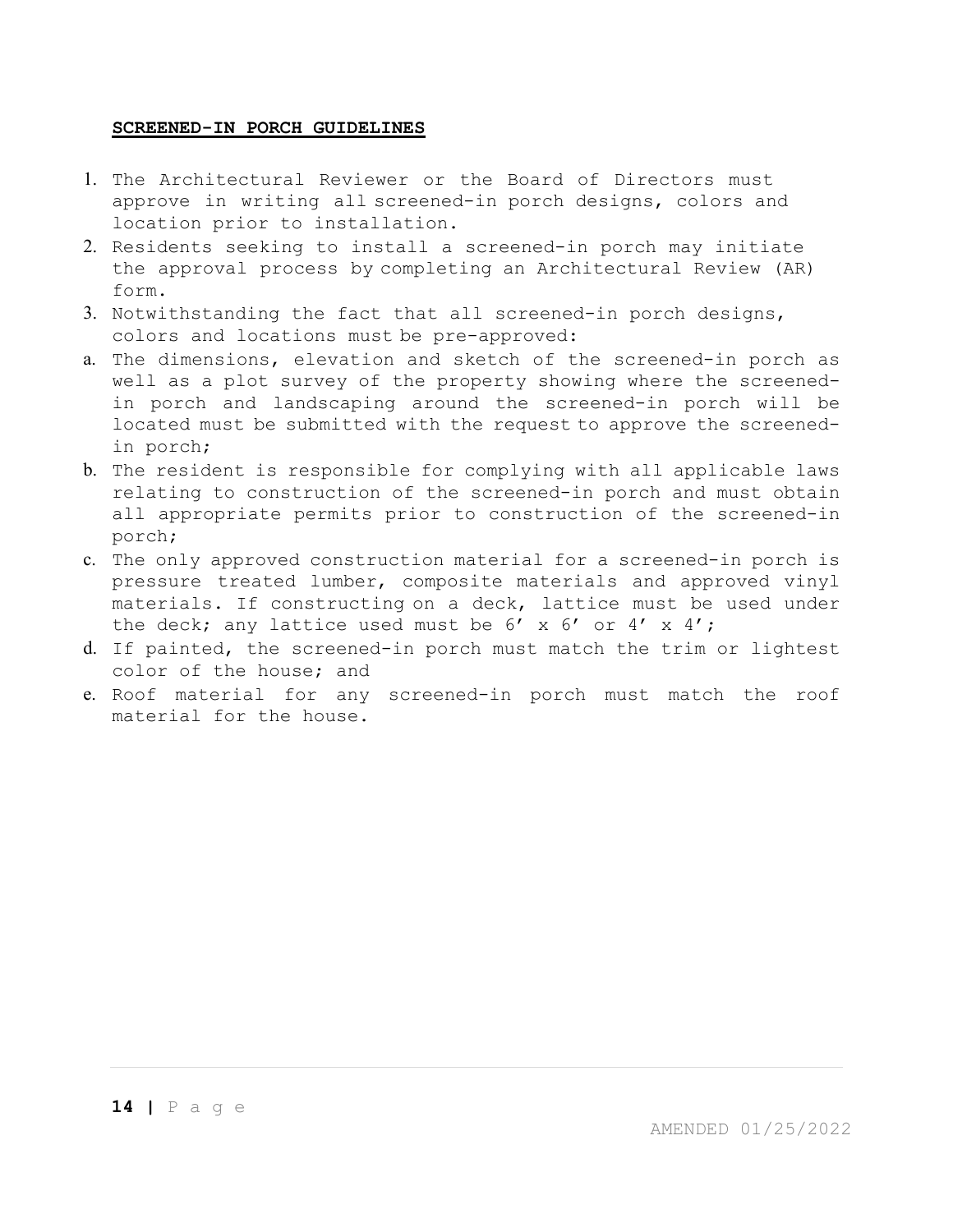#### **SIGNAGE GUIDELINES**

- 1. Signs may not be erected within the community without the written consent of the Board of Directors except those signs complying with the following guidelines:
	- a. For the sole purpose of selling a home, residents or their agents may place a single "For Sale" sign on their property provided that the sign is compliant with the following guidelines:
	- i. The sign may not to exceed 18" by 24" including the attachment of a single rider, and shall not exceed a 36" by 36" signage envelope, within which the core signage and any accessory signage must be contained, and must be consistent with the diagram below;
	- ii. The sign may not be placed any closer than 3' from the street and may not be located in the ditch section of the yard;
	- iii. A sign may be placed in the window or the yard, but not both;
	- iv. Signs must be professionally made, and handwritten signs are prohibited;
	- v. Directional signs are prohibited;
	- vi. As part of the single rider attached to the sign, a tube or other device may be attached to the sign for handouts provided that the single rider does not exceed 4" by 24";
	- vii. All signs must be placed on metal stands, and no wood stakes are allowed;
	- viii. Signs enhanced by lights or audio are prohibited;
	- ix. Residents are responsible for all signs placed or installed by their agents;
	- x. All "For Sale" signs must indicate on the sign that the property is "For Sale", and signs which indicate that property is "For Lease" or "For Rent", or signs which indicate that the property is anything other than "For Sale", are prohibited;
	- xi. Signs must comply with all the governing documents and all municipality regulations; and
	- xii. All signs indicating that homes will be sold by owner must be preapproved by the management company.
	- b. For the sole purpose of selling a home, residents or their agents may place a single "Open House" sign on their property on the day of the open house; and
	- c. For the sole purpose of attempting attempt to influence the outcome of an election, including the support or opposition of an issue or candidate on an election ballot, residents may place a single "Political" sign on their property compliant with the following guidelines:
	- i. Display of a political sign more than forty-five (45) days before

**15 |** P a g e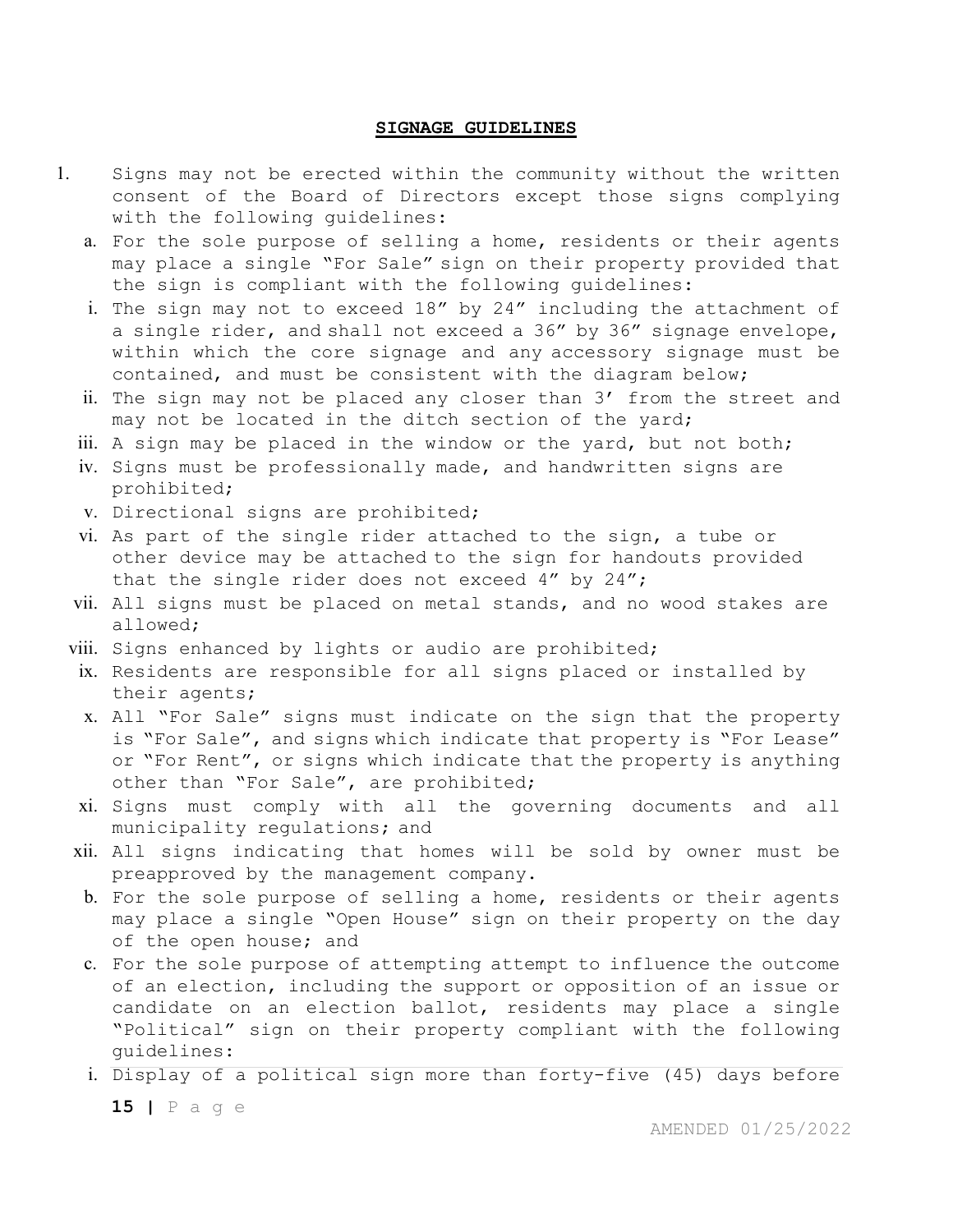an election and later than seven (7) days after an election is prohibited;

- ii. The political sign may not to exceed 24" by 24";
- iii. The political may not be placed any closer than 3' from the street and may not be located in the ditch section of the yard;
- iv. A political sign may be placed in the window or the yard, but not both;
- v. Political signs must be professionally made, and handwritten signs are prohibited; and
- vi. vi. Political signs enhanced by lights or audio are prohibited.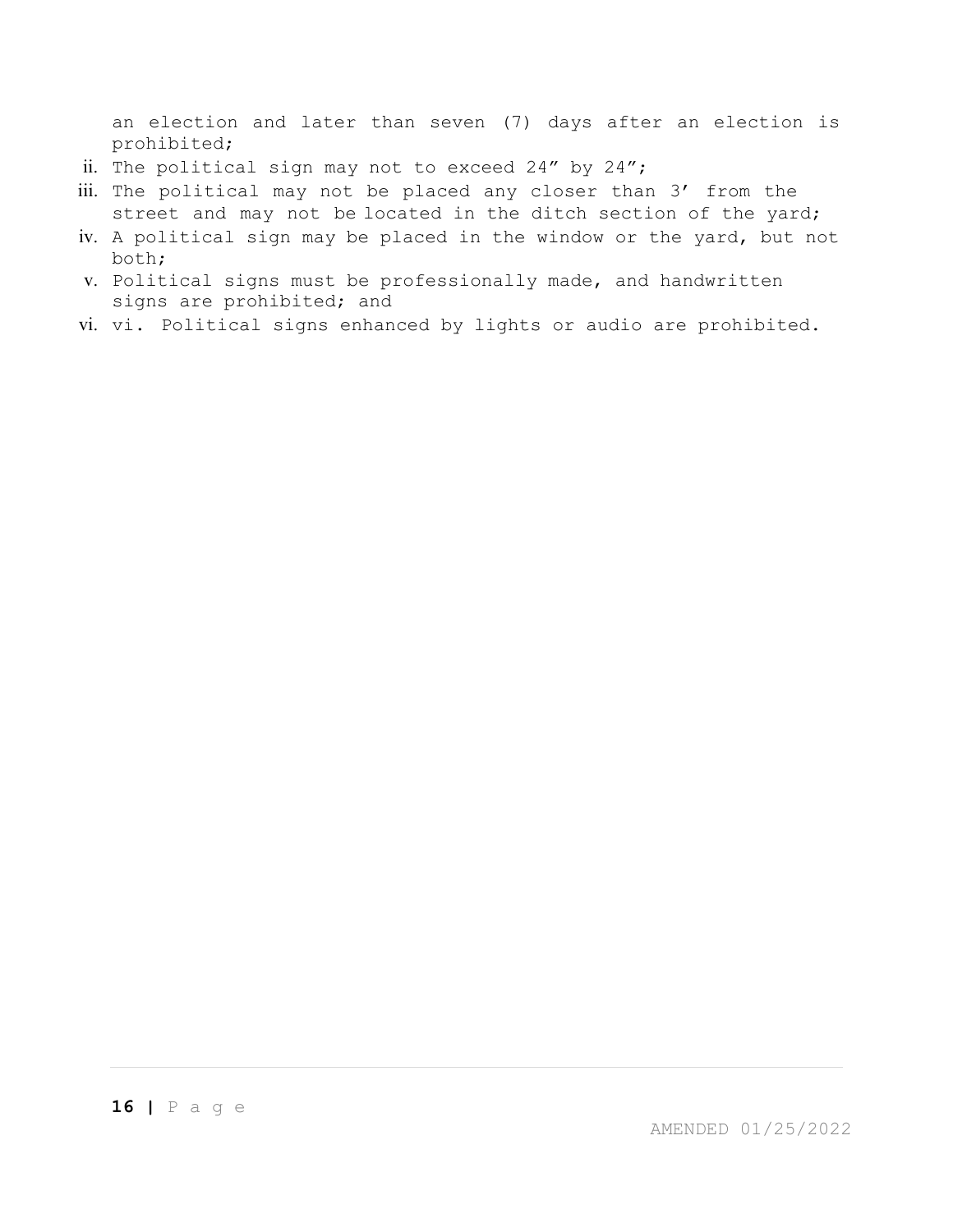Signage Guideline Diagram



AMENDED 01/25/2022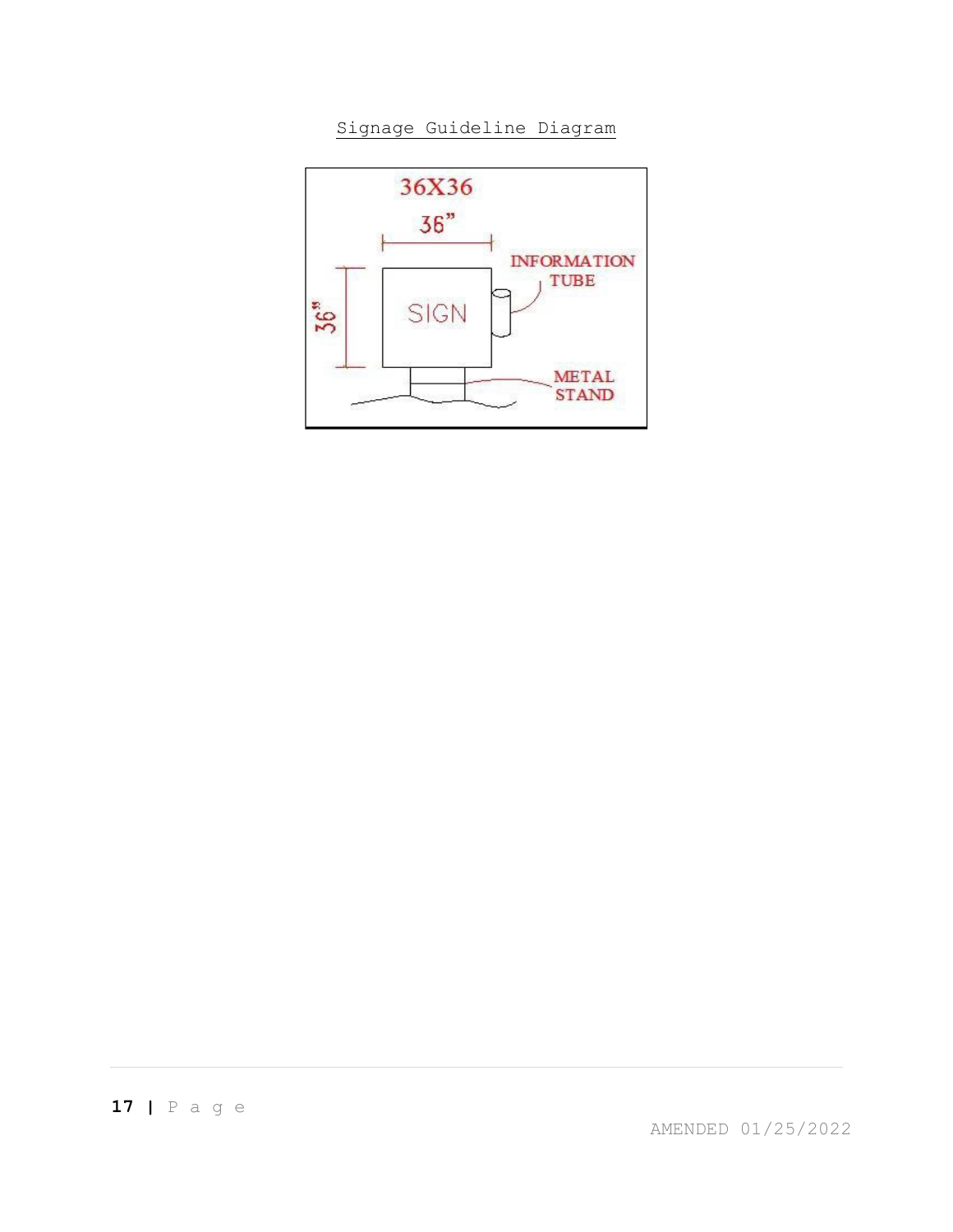#### **SINGLE FAMILY FENCE GUIDELINES**

- 1. The Architectural Reviewer or the Board of Directors must approve in writing all fence designs, colors and location prior to installation.
- 2. Single family residents seeking to install a fence may initiate the approval process by completing an Architectural Review (AR) form.
- 3. Notwithstanding the fact that all fence designs, colors and locations must be preapproved:
- 1) For aesthetic reasons and in their sole discretion, the Architectural Reviewer or the Board of Directors may refuse to permit the installation of any fence;
- 2) The dimensions, elevation and sketch of the fence as well as a plot survey of the property showing where the fence and landscaping around the fence will be located must be submitted with the request to approve the fence;
- 3) The request to approve the fence must include the name, address and telephone number of the person or entity installing the fence;
- 4) The resident is responsible for complying with all applicable laws relating to construction of the fence and must obtain all appropriate permits prior to construction of the deck;
- 5) The fence must be erected directly on the property line or as near as is reasonably possible to the property line;
- 6) The property owner installing the fence must consent to allow all adjacent property owners to tie into the fence in the event adjacent property owners construct fences in the future;
- 7) The fence must be built with unpainted, unstained, treated pine lumber;
- 8) The fence must comply with the following approved standards:
- a) HEIGHT:  $4'$  to  $5'$ ; HEIGHT:  $4'$  to  $6'$ ;
- b) POSTS: 4" by 4";
- c) SPACE BETWEEN POSTS SHALL NOT EXCEED 8';
- d) SLATS: 1" by 4" or 1" by 6";
- e) SPACE BETWEEN SLATS:  $0'' 1''$ ;
- f) HORIZONTAL SUPPORTS: 2" by 4"; and
- g) TOP OF WOOD SLATS MUST BE EVEN ACROSS TOP, CONSISTENT WITH TOPOGRAPHY.
- 9) The overall design and aesthetic appeal of the fence shall conform to any fence drawings applicable to the neighborhood where property is located; and
- 10) When landscaping of the fence is required, the landscaping must

**18 |** P a g e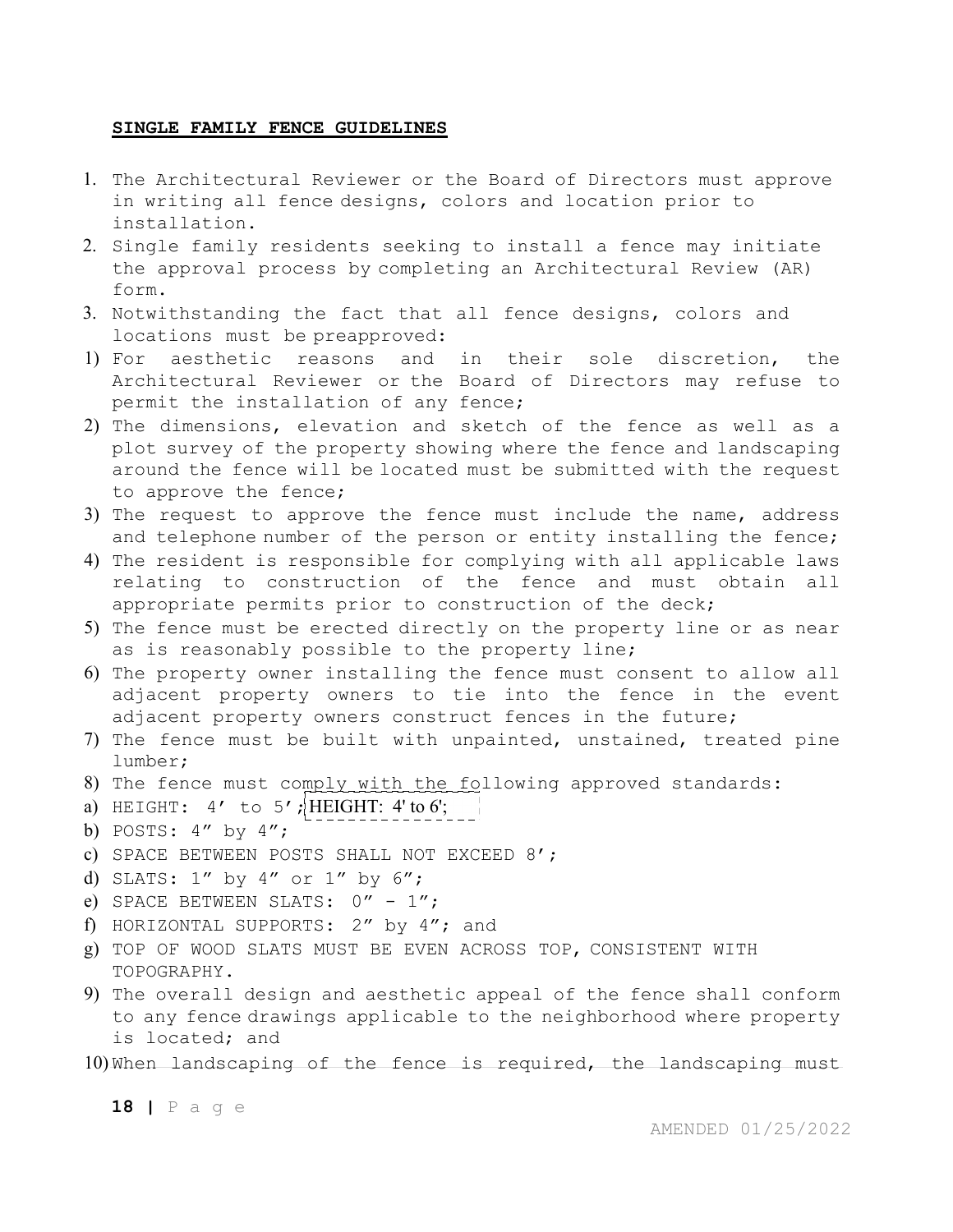match what is currently being used in the area and any shrubs must be a minimum of 3' to 4' in height at time of planting and planted on 5' on center.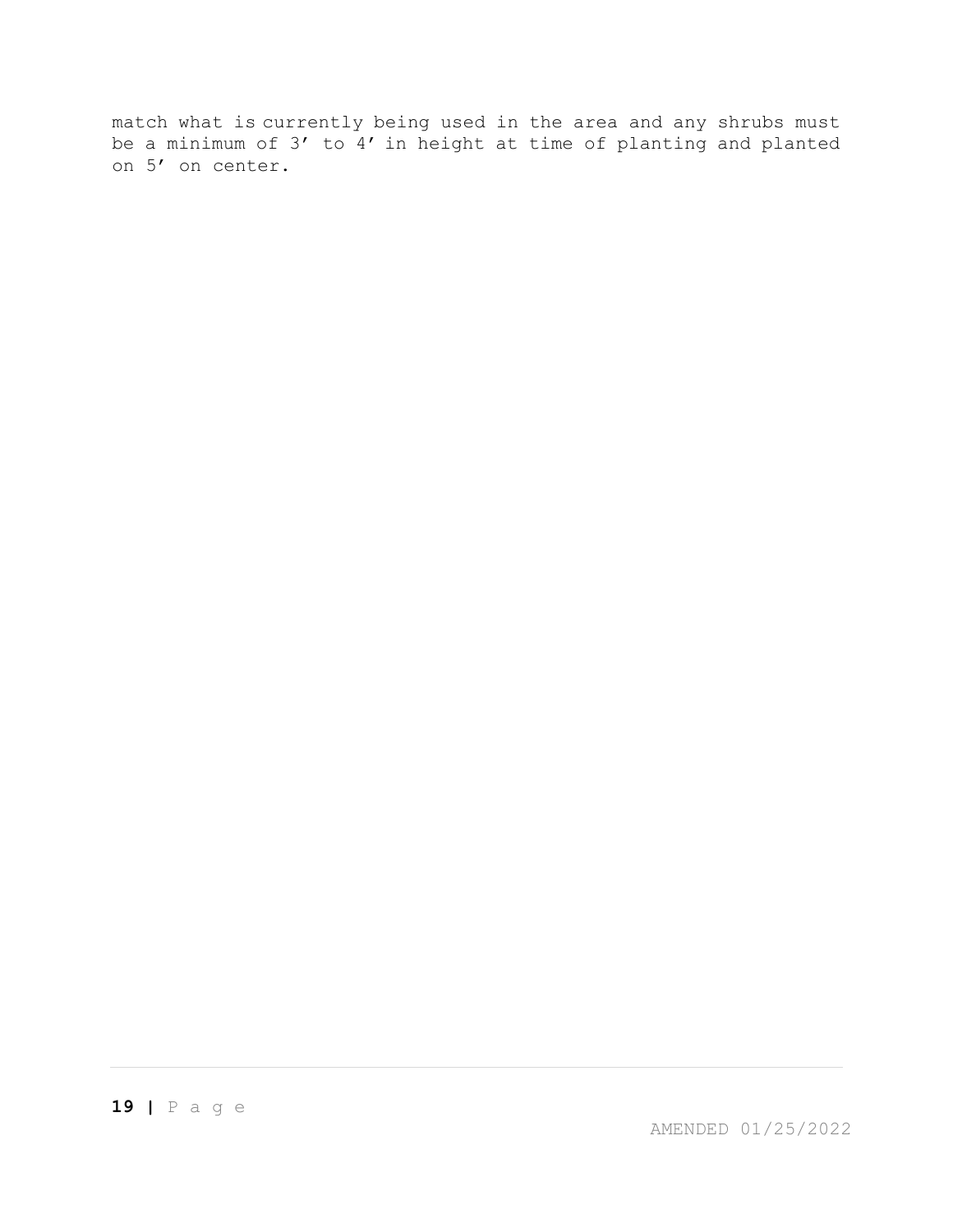#### **SINGLE FAMILY UTILITY BUILDING GUIDELINES**

- 1. The Architectural Reviewer or the Board of Directors must approve in writing all single family utility building designs, colors and location prior to installation.
- 2. Residents seeking to install a single family utility building may initiate the approval process by completing an Architectural Review (AR) form.
- 3. Notwithstanding the fact that all utility building designs and locations must be preapproved:
- a. For aesthetic reasons and in their sole discretion, the Architectural Reviewer or the Board of Directors may refuse to permit the installation of any utility building;
- b. Utility buildings may not be installed on townhome properties;
- c. The dimensions and sketch of the proposed utility building showing the design and color of the utility building as well as a plot survey of the property showing where the utility building will be located must be submitted with the request to approve the utility building;
- d. The request to approve the utility building must include an anticipated completion date, and if approved, the utility building construction must be completed by that anticipated date;
- e. The utility building must be no larger than 8' by 12'; and
- f. The exterior materials of the utility building must be identical to the exterior materials of the home, including but not limited to the siding material, roofing material, and paint color.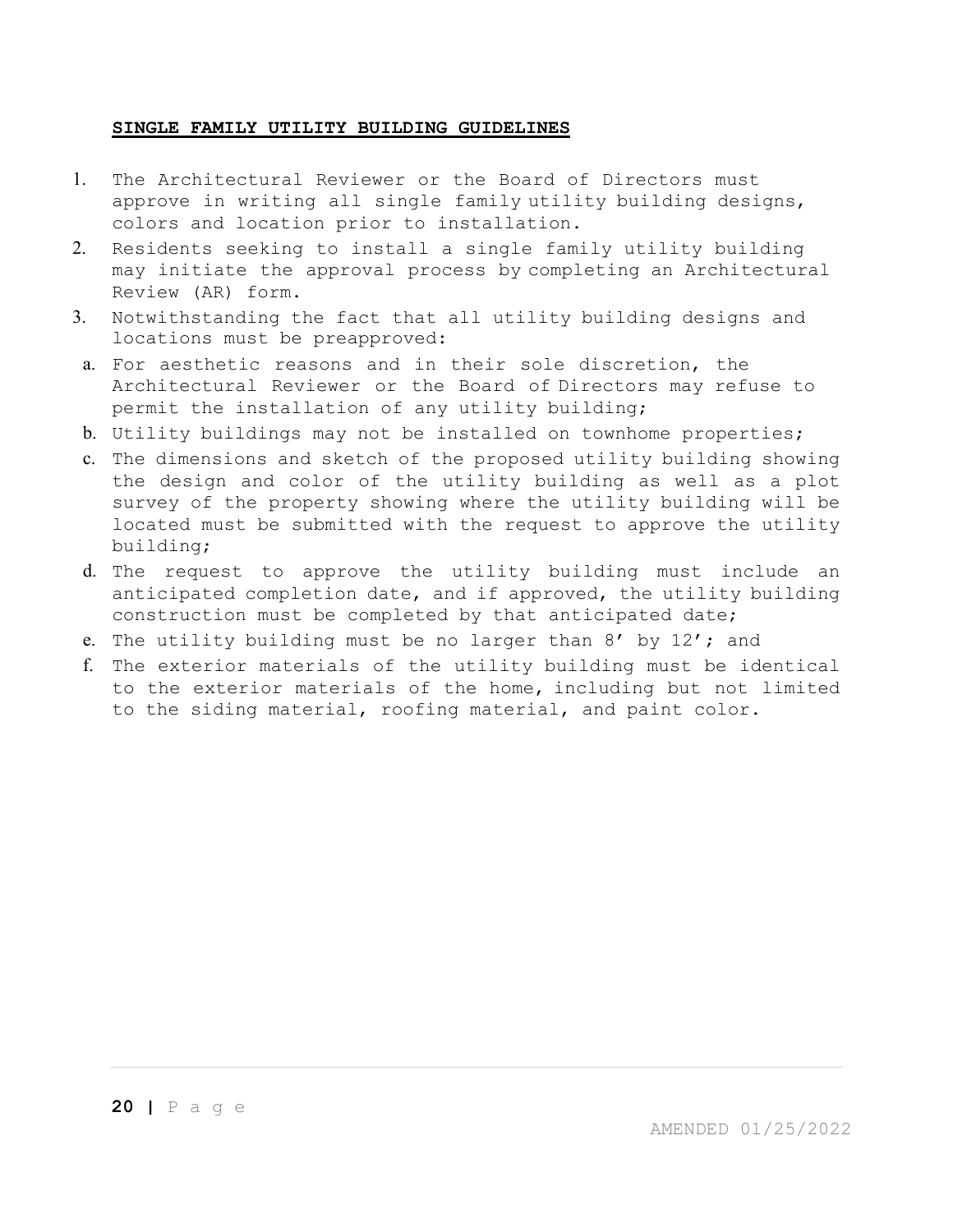#### **SWING SET GUIDELINES**

- 1. The Architectural Reviewer or the Board of Directors must approve in writing all swing set designs and location prior to installation.
- 2. Residents seeking to install a swing set may initiate the approval process by completing an Architectural Review (AR) form.
- 3. Notwithstanding the fact that all swing set designs and locations must be pre-approved:
- a. For aesthetic reasons and in their sole discretion, the Architectural Reviewer or the Board of Directors may refuse to permit the installation of any swing set;
- b. Swing sets may not be installed on townhome properties;
- c. The dimensions and sketch of the proposed swing set as well as a plot survey of the property showing where the swing set will be located must be submitted with the request to approve the swing set;
- d. The request to approve the swing set must include an anticipated completion date, and if approved, the swing set must be completed by that anticipated date;
- e. The base structure of all swing sets must be made from stained or treated lumber which remains unpainted and appears in a natural state; and
- f. Accessory items for the swing set, such as seats or slides, may be made of plastic and have a different color than the base structure.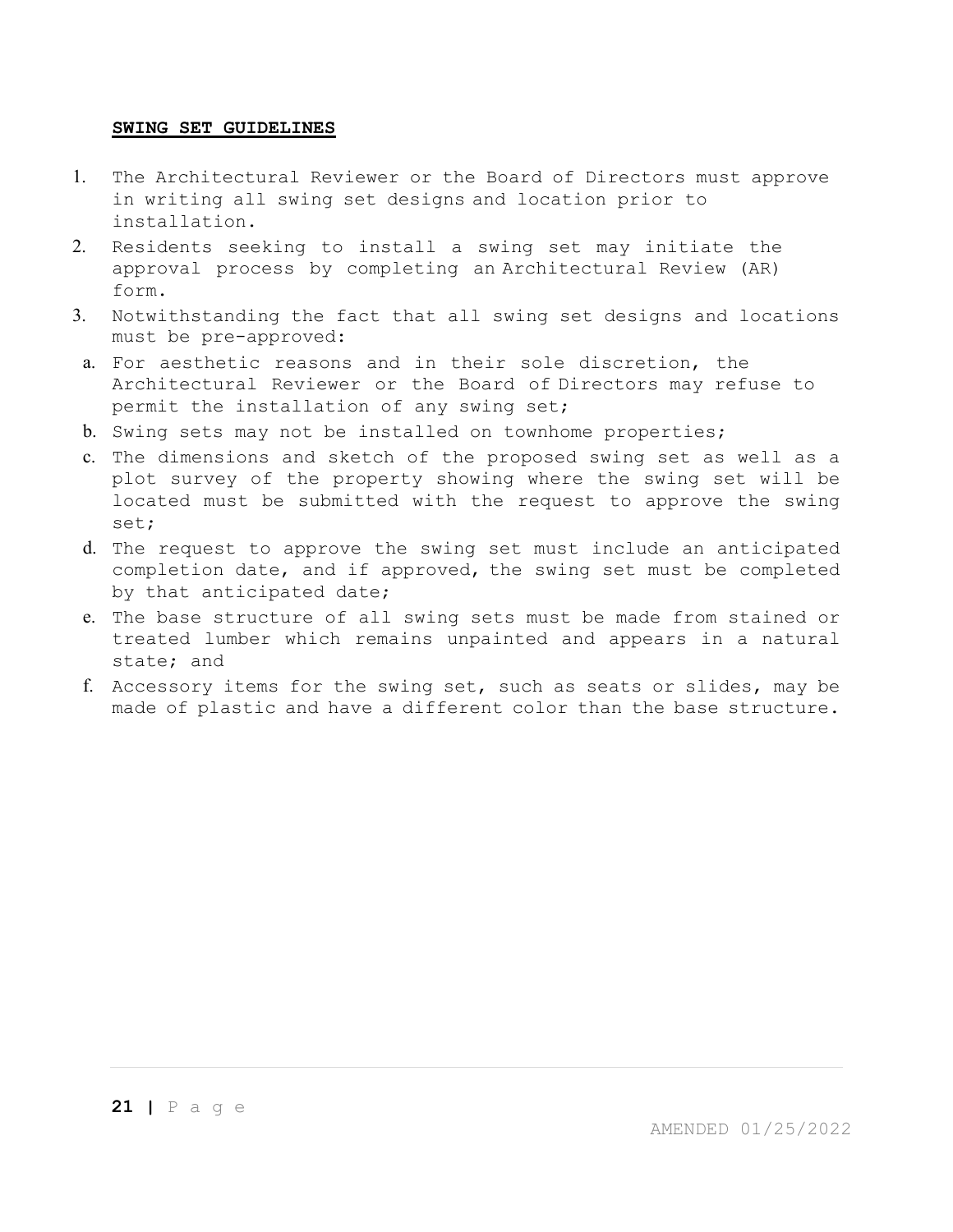#### **TOWNHOME PRIVACY PARTITION GUIDELINES**

- 1. The Architectural Reviewer must approve in writing all privacy partition designs, colors and location prior to installation.
- 2. Townhome residents seeking to install a privacy partition may initiate the approval process by completing an Architectural Review (AR) form.
- 3. Notwithstanding the fact that all townhome privacy partition design and locations must be pre- approved:
- a. The privacy partition must be 6' in height and made of white vinyl composite;
- b. The privacy partition must be placed no further than 3'away from the patio or deck;
- c. The property owner must maintain all areas on the inside the privacy partition; and
- d. The privacy partition may not be fully enclosed on all three sides, and an opening must be left open on one of the three sides.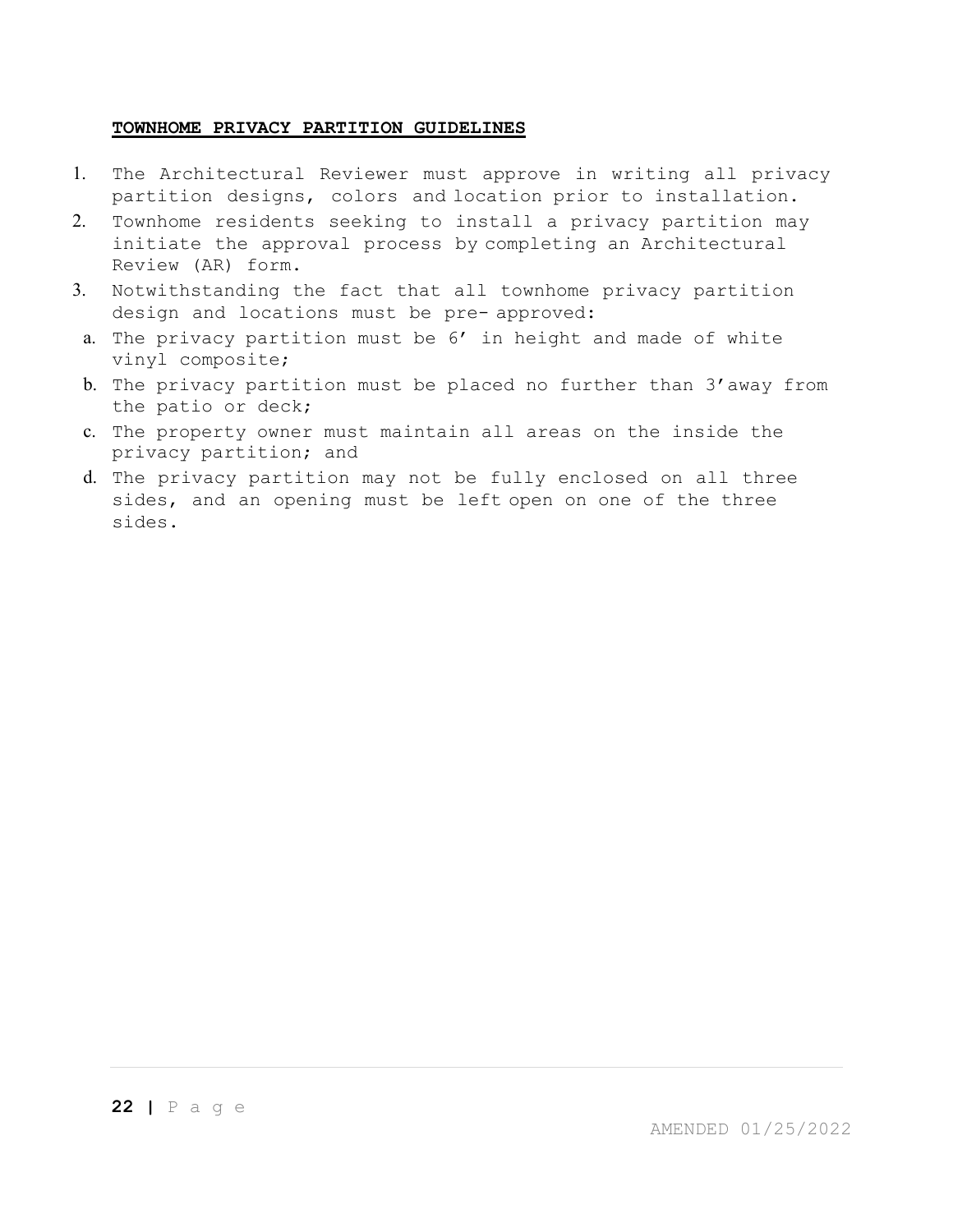#### **TOWNHOME FENCE GUIDELINES**

- 1. The Architectural Reviewer must approve in writing all fence designs, colors and location prior to installation.
- 2. Townhome residents seeking to install a fence may initiate the approval process by completing an Architectural Review (AR) form.
- 3. Notwithstanding the fact that all townhome fence design and locations must be pre-approved, the property owner is additionally responsible for:
	- a. Power washing, upkeep and maintenance within the enclosed space to include landscaping, the yard and the townhome section within the enclosure;
	- b. Power washing, upkeep and maintenance of the entire white vinyl fence;
	- c. Providing the name, company name and contact information of the business or individual that will be installing the fence;
	- d. Materials: Fence shall be 6' in height and made of white vinyl composition (see Townhome Privacy Partition Guideline p.20);
	- e. Consenting to allow all adjacent property owners to tie into the fence;
	- f. Complying with all municipality regulations and obtaining any municipality permits required prior to starting build/modification.
- 4. I (print name(s)) agree to the Townhome Fence Guidelines listed above. I will construct a fence at (townhome address)

accordin

g to these Guidelines.

(property owner's signature(s) and date)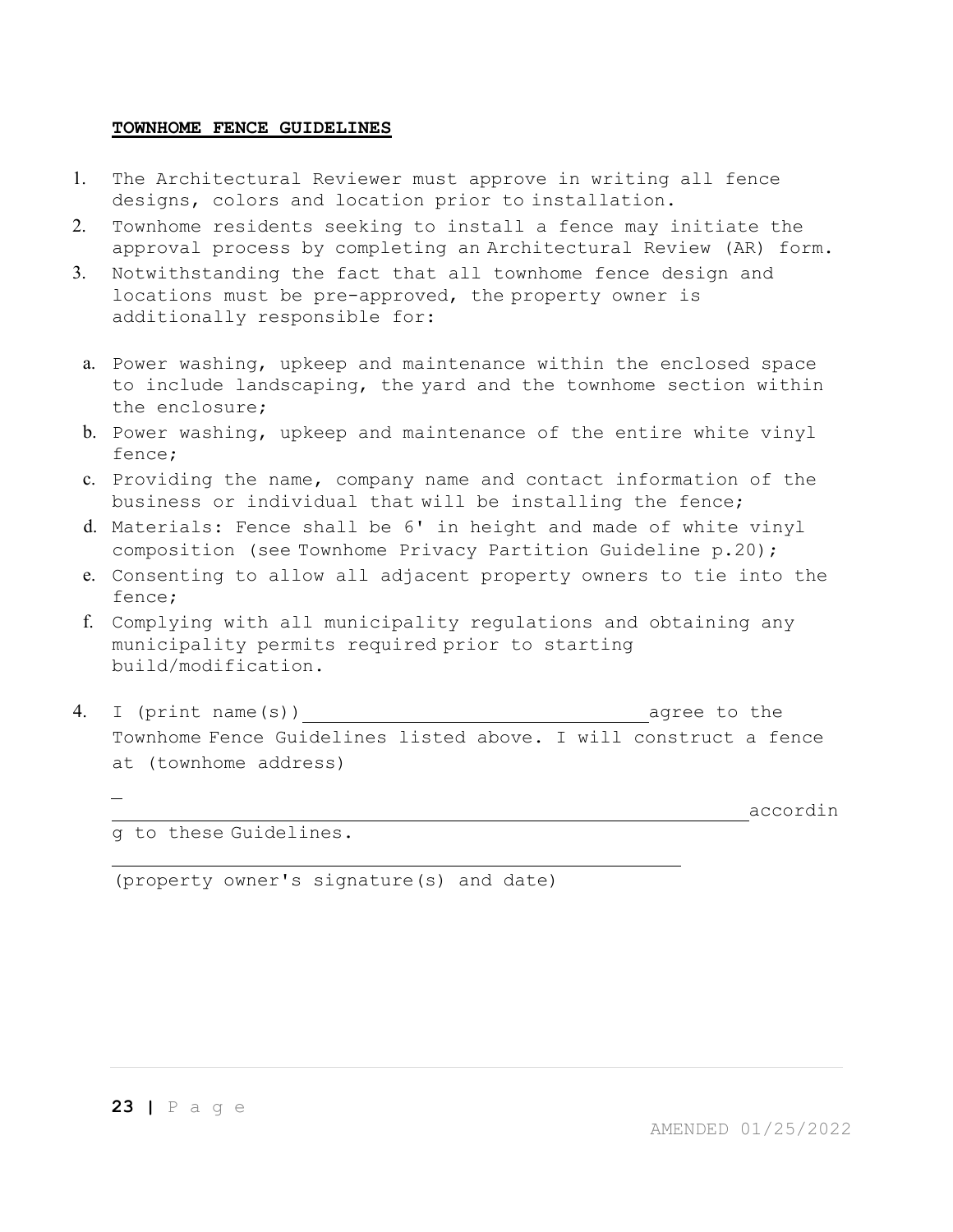#### **TRASH CONTAINER GUIDELINES**

- 1. Without the written approval of the Architectural Reviewer or the Board of Directors, all trash containers must be screened from the view of any road adjacent to the property and screened from the view of any neighboring property; provided, however, on the day designated by the local government as the day that trash is picked up by a trash service provider, the trash container may be placed in the location designated by the trash service provider for trash pick up.
- 2. The Architectural Reviewer or the Board of Directors must approve in writing the:
- a. Location of any trash container not screened from the view of any road adjacent to the property and not screened from the view of all neighboring property; and
- b. design, color and location of any screen used to screen any trash container prior to installation of such screening.
- 3. All trash outside the home must be placed in a trash container.
- 4. Generally, the Architectural Reviewer or the Board of Directors will approve treated wood or vinyl lattice or solid wood or vinyl screening to screen trash containers provided that the lattice or solid wood is painted white or the color of the exterior trim or, if the lattice or solid wood screening is installed adjacent to a natural colored deck or screened-in porch, the lattice or wood screening may be left natural to match the deck or screened-in porch.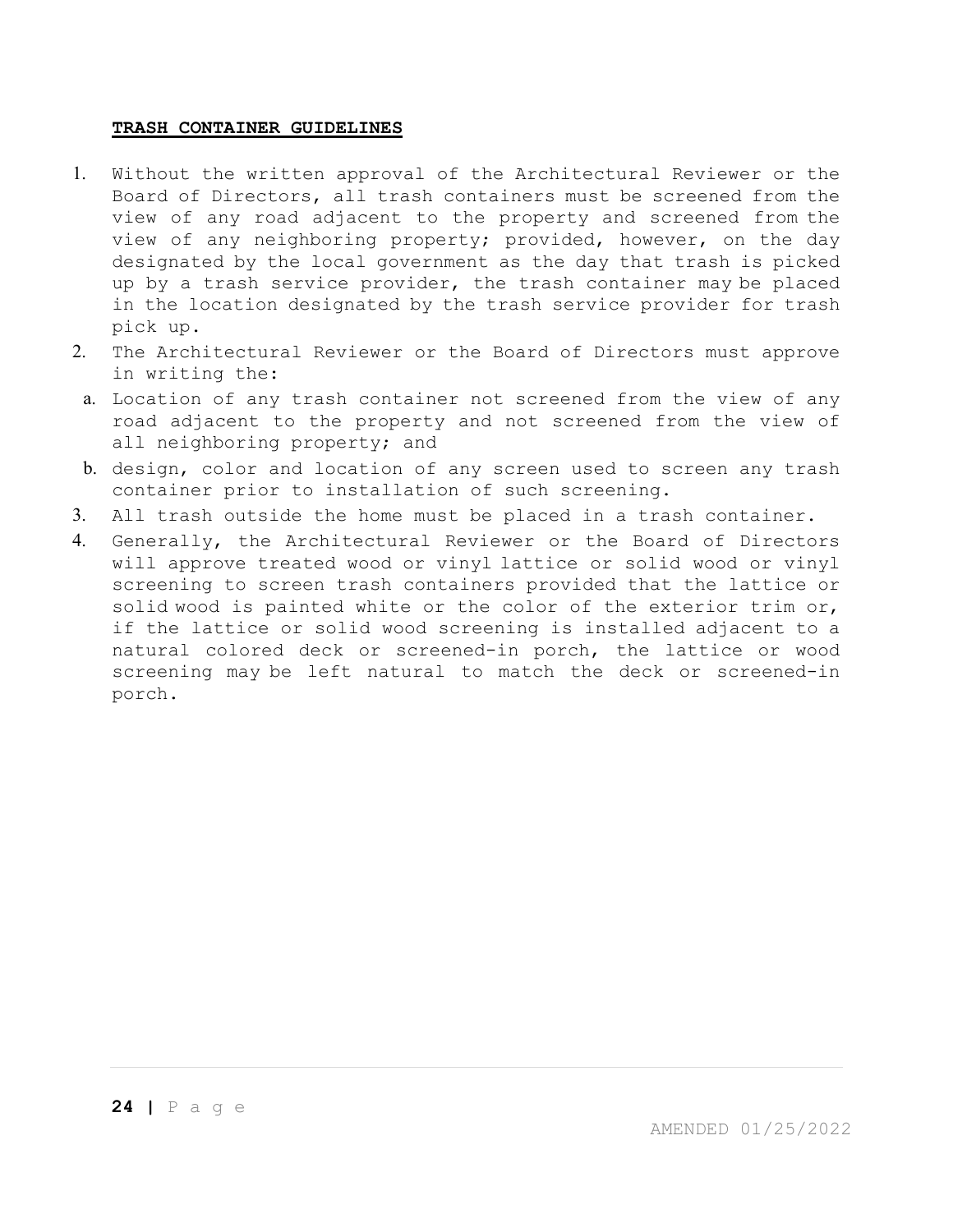#### **YARD SALE GUIDELINES**

- 1. The Management Company of the Association must approve in writing all yard sales at least two weeks prior to the yard sales, and requests to approve yard sales must be submitted to the Management Company at least three weeks prior to the yard sale.
- 2. Notwithstanding the fact that all yard sales must be pre-approved:
- a. Single or individual yard sales are not allowed;
- b. Yard sales must occur by Neighborhoods;
- c. Yard sales may only occur once a year per neighborhood; and
- d. One person in a neighborhood must assume the responsibility for the yard sale, and that person is responsible for:
- i. notifying all individuals in the neighborhood of the yard sale date;
- ii. placing the yard sale signs; and
- iii. removing yard sale signs as soon as the yard sale is over.